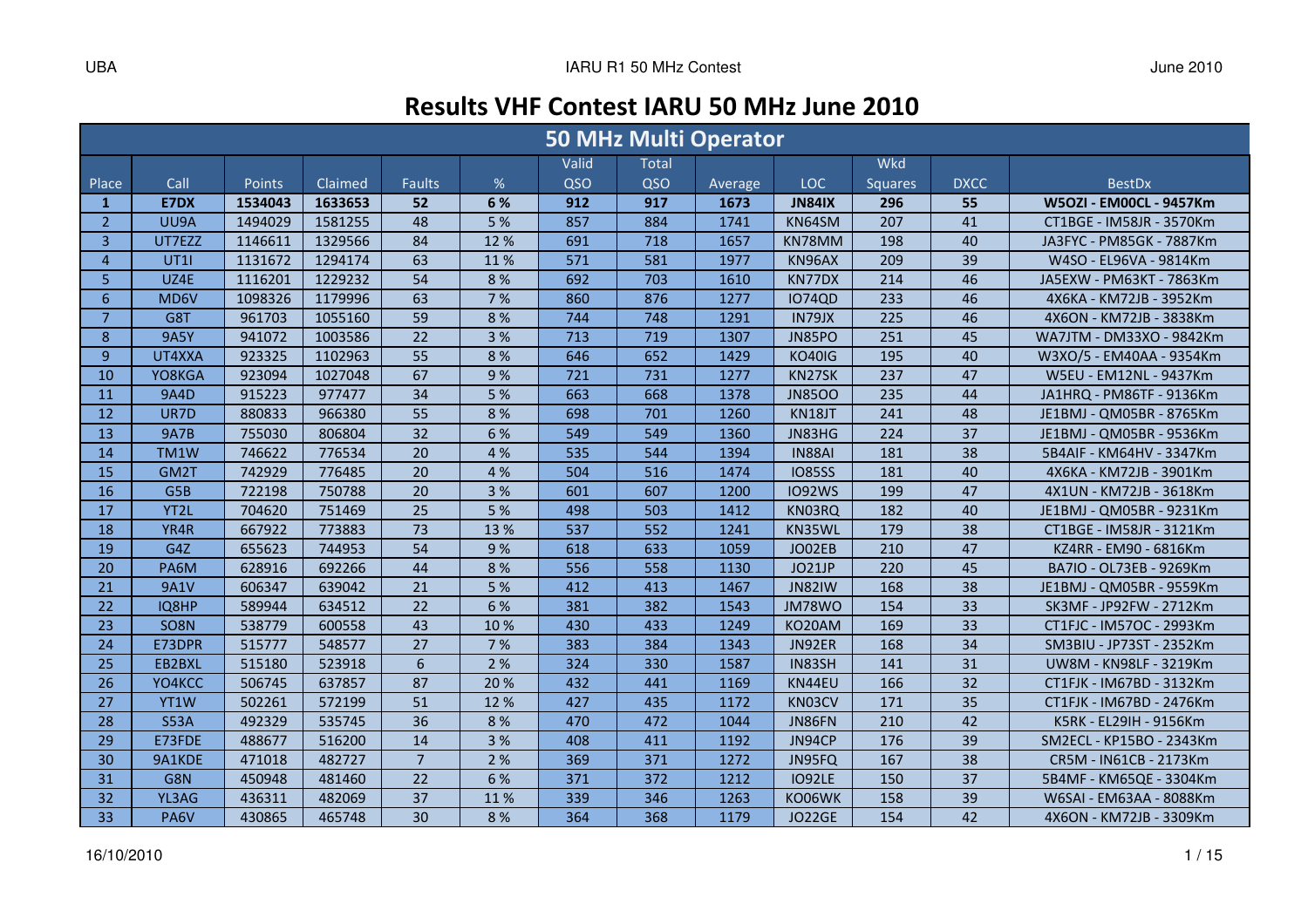|       |                   |        |         |                 |      | Valid | Total |         |               | <b>Wkd</b>      |                 |                                |
|-------|-------------------|--------|---------|-----------------|------|-------|-------|---------|---------------|-----------------|-----------------|--------------------------------|
| Place | Call              | Points | Claimed | <b>Faults</b>   | %    | QSO   | QSO   | Average | <b>LOC</b>    | <b>Squares</b>  | <b>DXCC</b>     | <b>BestDx</b>                  |
| 34    | AN6SS             | 422536 | 461721  | 44              | 14 % | 313   | 313   | 1345    | JM19NW        | 135             | 32              | SP2CNW - J093AI - 7010Km       |
| 35    | G3Z               | 422077 | 503191  | 59              | 14 % | 426   | 429   | 991     | <b>IO82NN</b> | 147             | 38              | 5B4AIF - KM64HV - 3411Km       |
| 36    | YU1R              | 422045 | 470476  | 31              | 9%   | 347   | 355   | 1210    | KN03EH        | 162             | 39              | MS0INT/EU - IO68EH - 2547Km    |
| 37    | HB9EME            | 403160 | 449935  | 38              | 9%   | 414   | 417   | 973     | <b>JN36IW</b> | 183             | 44              | K4PI - EM73OQ - 7453Km         |
| 38    | G5FS/P            | 382448 | 396599  | 11              | 3 %  | 319   | 320   | 1194    | <b>IO82QL</b> | 123             | 33              | 5B4AIF - KM64HV - 3391Km       |
| 39    | YT1Z              | 359160 | 384364  | 22              | 8%   | 283   | 287   | 1263    | KN13EU        | 142             | 31              | MD6V - IO74QD - 2258Km         |
| 40    | SP9KDA            | 355148 | 390882  | 28              | 9%   | 326   | 328   | 1086    | <b>JO91IB</b> | 165             | 37              | CR5M - IN61CB - 2310Km         |
| 41    | SP3YDE            | 344240 | 363770  | 17              | 5 %  | 311   | 311   | 1104    | <b>JO82UM</b> | 146             | 34              | CN8LI - IM63NX - 2839Km        |
| 42    | YT <sub>2</sub> F | 325235 | 372900  | $\overline{29}$ | 11%  | 270   | 272   | 1198    | KN03KU        | 136             | 31              | SM2EKM - KP05UW - 2457Km       |
| 43    | OE5D              | 321912 | 336630  | 17              | 4 %  | 314   | 382   | 1021    | JN68PC        | 172             | 41              | WP2B - FK77PR - 7670Km         |
| 44    | <b>9A1B</b>       | 320709 | 326274  | 5               | 2 %  | 271   | 271   | 1177    | JN95LI        | 124             | 31              | GM4FAM - IO77UM - 2086Km       |
| 45    | OK1KNG            | 309077 | 328597  | 17              | 5 %  | 315   | 316   | 978     | JN69VN        | 162             | 43              | 4X6ON - KM72JB - 2611Km        |
| 46    | IK4MTK/4          | 302284 | 333301  | 26              | 8%   | 321   | 323   | 942     | JN44WL        | 138             | 31              | UW8M - KN98LF - 2257Km         |
| 47    | <b>9A7T</b>       | 297524 | 306999  | 5               | 2 %  | 239   | 240   | 1239    | JN75UR        | 133             | 41              | JF6TAC - PM43VE - 9026Km       |
| 48    | <b>IW3IFJ</b>     | 296592 | 308757  | 10              | 4 %  | 262   | 263   | 1128    | JN55XK        | 138             | 34              | SK2T - KP03BU - 2111Km         |
| 49    | EH5A              | 286374 | 326788  | 19              | 11%  | 174   | 175   | 1630    | IM99CD        | 96              | 24              | OH9NYW - KP16VJ - 3430Km       |
| 50    | PC06M             | 279366 | 306260  | 22              | 8 %  | 259   | 260   | 1073    | JO21RM        | 140             | 37              | 4X6KA - KM72JB - 3217Km        |
| 51    | OK2KYC            | 265844 | 271728  | $6\phantom{1}6$ | 2 %  | 251   | 252   | 1054    | JN99BM        | 141             | 31              | CT1ILT - IN50RU - 2286Km       |
| 52    | G3WIR/P           | 264094 | 310655  | 32              | 13 % | 253   | 255   | 1038    | <b>IO91NP</b> | 117             | 34              | 5B4AIF - KM64HV - 3246Km       |
| 53    | <b>UZ21</b>       | 255254 | 324702  | 38              | 20%  | 184   | 188   | 1387    | <b>KN86IU</b> | 98              | 25              | CT1ILT - IN50RU - 3638Km       |
| 54    | YO8KSV/P          | 254811 | 317529  | 50              | 19%  | 263   | 267   | 969     | <b>KN27OD</b> | 136             | 35              | CT1FJK - IM67BD - 2919Km       |
| 55    | HB9RF             | 225213 | 250693  | 20              | 7 %  | 265   | 267   | 845     | JN47GC        | 129             | 35              | <b>UROMC - KN99DA - 2207Km</b> |
| 56    | <b>9A6K</b>       | 220747 | 220855  | $\mathbf{1}$    | 1%   | 173   | 173   | 1266    | JN95HN        | 96              | 28              | CR5M - IN61CB - 2185Km         |
| 57    | G1ONE/P           | 213242 | 225575  | 8               | 5 %  | 173   | 173   | 1223    | <b>1083SO</b> | 94              | 30              | 5B4AIF - KM64HV - 3428Km       |
| 58    | HB9FMN/P          | 206624 | 229011  | 20              | 10%  | 196   | 205   | 1047    | JN37OH        | 125             | 35              | <b>UROMC - KN99DA - 2297Km</b> |
| 59    | HB9AG             | 201351 | 225820  | 17              | 8%   | 207   | 207   | 972     | JN47CJ        | 115             | 35              | EA8ACW/P - IL28EC - 2976Km     |
| 60    | SN9F              | 189559 | 202606  | 10              | 6 %  | 165   | 166   | 1141    | JO90KG        | 107             | 30              | 5B4MF - KM65QE - 2046Km        |
| 61    | OK1KOB            | 160515 | 170417  | 11              | 7 %  | 156   | 156   | 1017    | JO70UK        | 102             | 31              | CU3AN - HM68IQ - 3590Km        |
| 62    | G3XNO             | 158848 | 172098  | $\overline{7}$  | 6 %  | 120   | 120   | 1311    | <b>IO93DW</b> | 73              | 26              | 5B4AIF - KM64HV - 3398Km       |
| 63    | TM5LEO            | 142064 | 156372  | 13              | 10%  | 132   | 133   | 1076    | <b>JN34HO</b> | 74              | 22              | UW8M - KN98LF - 2493Km         |
| 64    | HB9GT             | 134317 | 145478  | 12              | 9%   | 140   | 141   | 955     | JN47MF        | $\overline{97}$ | $\overline{27}$ | UT1I - KN96AX - 2183Km         |
| 65    | HB9BA             | 125747 | 152043  | 23              | 15 % | 153   | 155   | 817     | JN37SG        | 84              | 27              | EA8ACW/P - IL28EC - 2928Km     |
| 66    | SP2KMH            | 123428 | 211974  | 11              | 10 % | 110   | 114   | 1106    | JO94JC        | 74              | 29              | 5B4AIF - KM64HV - 2350Km       |
| 67    | G7DDN/P           | 116564 | 119293  | $\mathbf{1}$    | 1%   | 84    | 84    | 1385    | <b>IO92AJ</b> | 62              | 21              | 5B4AIF - KM64HV - 3346Km       |
| 68    | <b>HB9HR</b>      | 91981  | 100025  | $\overline{7}$  | 7 %  | 103   | 104   | 886     | JN47DF        | 67              | 22              | UW1M - KN98JL - 2265Km         |
| 69    | IQ2DB/4           | 90714  | 101649  | 9               | 5 %  | 115   | 178   | 782     | <b>JN44SV</b> | 71              | 25              | UW8M - KN98LF - 2266Km         |
| 70    | HB9MI             | 86827  | 101479  | 14              | 14 % | 99    | 102   | 868     | JN37TI        | 62              | 22              | UU6JJ/P - KN75WL - 2164Km      |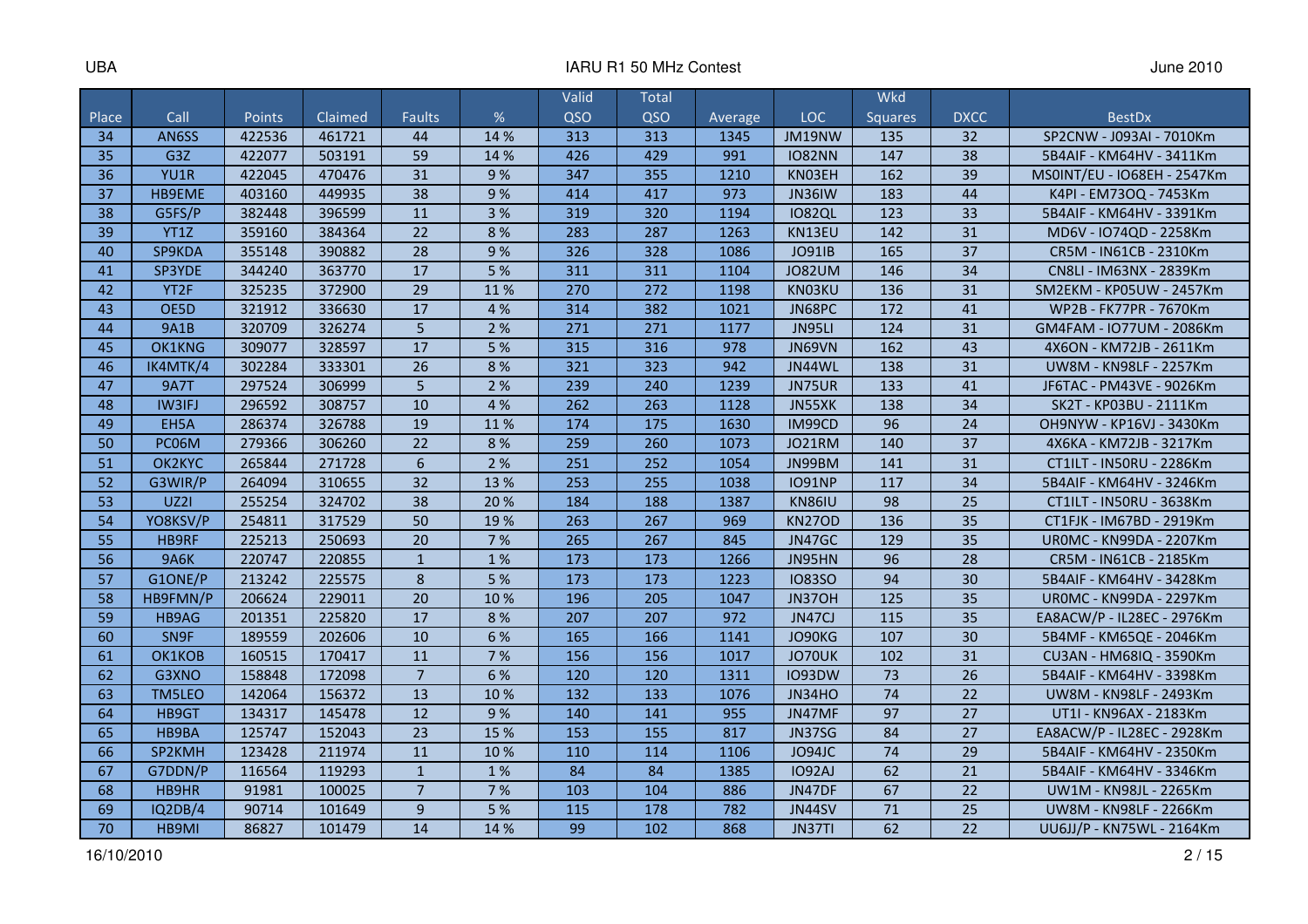|       |                     |        |         |               |     | Valid | Total |         |               | Wkd            |             |                                |
|-------|---------------------|--------|---------|---------------|-----|-------|-------|---------|---------------|----------------|-------------|--------------------------------|
| Place | Call                | Points | Claimed | <b>Faults</b> | %   | QSO   | QSO   | Average | LOC           | <b>Squares</b> | <b>DXCC</b> | <b>BestDx</b>                  |
| 71    | HB9LU               | 85713  | 95845   | 10            | 10% | 99    | 99    | 866     | JN47EB        | 68             | 26          | SK2T - KP03BU - 2002Km         |
| 72    | 9A <sub>0</sub> C   | 84604  | 87030   |               | 3%  | 71    | 71    | 1171    | <b>JN85AO</b> | 53             | 21          | SK2T - KP03BU - 2046Km         |
| 73    | <b>S57S</b>         | 78526  | 79990   |               | 1%  | 70    | 70    | 1104    | JN76JB        | 54             | 22          | SK3MF - JP92FW - 1891Km        |
| 74    | 9A1CMS              | 68877  | 72072   |               | 4 % | 55    | 55    | 1217    | JN86DM        | 47             | 24          | CR5M - IN61CB - 2018Km         |
| 75    | S59IVG              | 68218  | 77498   |               | 7%  | 84    | 84    | 796     | JN76JA        | 49             | 16          | <b>UROMC - KN99DA - 1789Km</b> |
| 76    | OH6NG/9             | 62592  | 64638   |               | 3%  | 34    | 34    | 1788    | KP37HI        | 21             |             | ON4AOI - JO21BA - 2196Km       |
| 77    | YO <sub>2</sub> BBT | 3773   | 3773    |               | 0%  | 10    | 10    | 273     | KN05WG        |                |             | UT7EZZ - KN78MM - 1063Km       |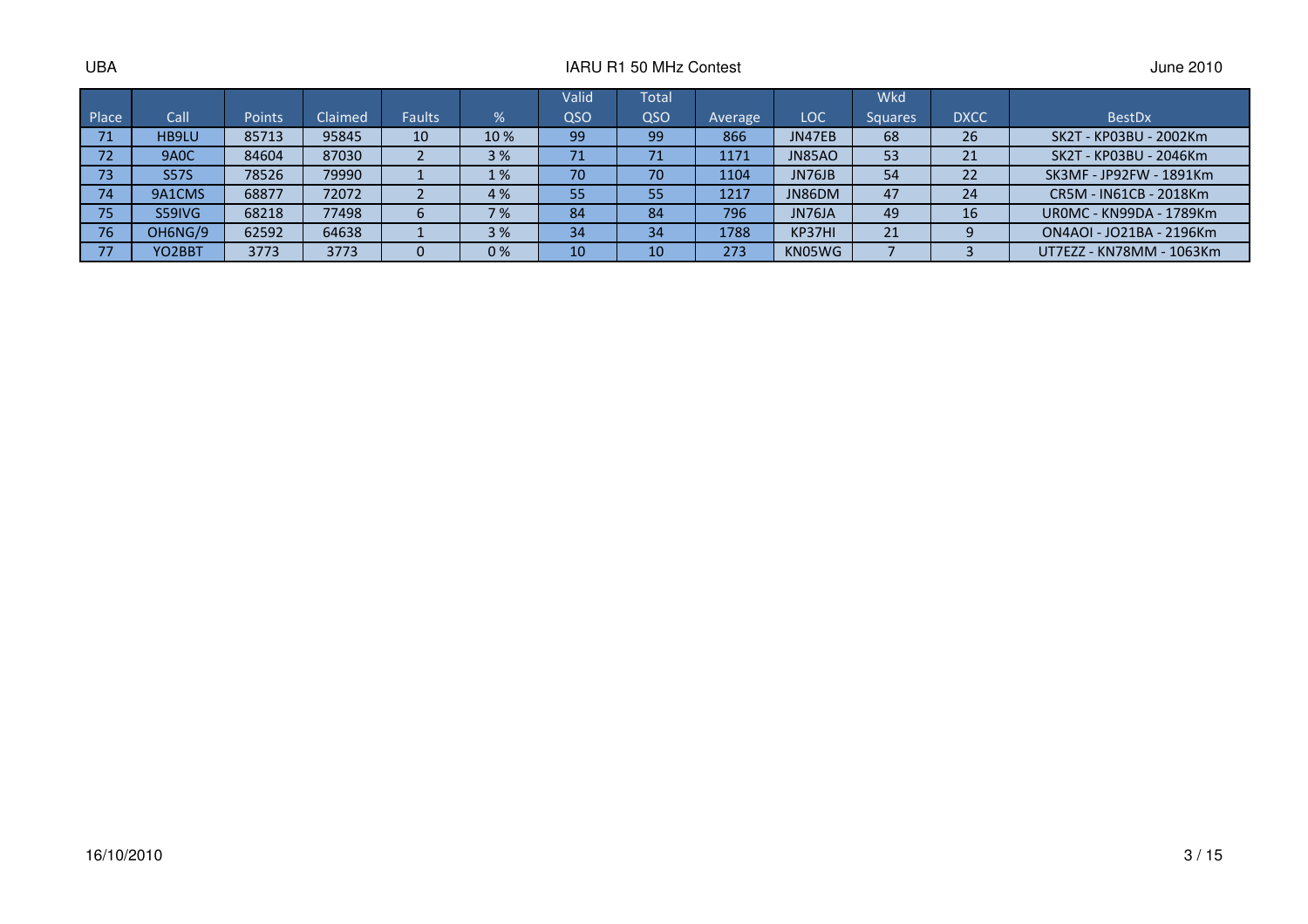|                |                  |         |         |                |      |       |       | <b>50 MHz Single Operator</b> |               |                |             |                           |
|----------------|------------------|---------|---------|----------------|------|-------|-------|-------------------------------|---------------|----------------|-------------|---------------------------|
|                |                  |         |         |                |      | Valid | Total |                               |               | <b>Wkd</b>     |             |                           |
| Place          | Call             | Points  | Claimed | <b>Faults</b>  | %    | QSO   | QSO   | Average                       | <b>LOC</b>    | <b>Squares</b> | <b>DXCC</b> | <b>BestDx</b>             |
| $\mathbf{1}$   | <b>TA2ZAF</b>    | 1279493 | 1293000 | $\overline{7}$ | 1%   | 667   | 669   | 1914                          | KM69KV        | 199            | 35          | KP4EIT - FK68SI - 9474Km  |
| $\overline{2}$ | 5B4AIF           | 1262158 | 1340061 | 29             | 5 %  | 547   | 554   | 2301                          | KM64HV        | 193            | 40          | EI4EY - IO52QP - 3783Km   |
| 3              | UT7QF            | 1209545 | 1646806 | 97             | 14 % | 686   | 699   | 1761                          | KN77MV        | 232            | 45          | W5OZI - EM00CL - 10207Km  |
| $\overline{4}$ | UZ5U             | 1117141 | 1170144 | 29             | 5 %  | 623   | 628   | 1790                          | <b>KO71BI</b> | 176            | 36          | JM1WBB - PM95TP - 7936Km  |
| 5              | YT1AR            | 1088623 | 1209011 | 63             | 9%   | 669   | 674   | 1624                          | KN03HR        | 192            | 41          | JE1BMJ - QM05BR - 9275Km  |
| $6\phantom{1}$ | <b>UXOFF</b>     | 1086723 | 1168008 | 45             | 6 %  | 725   | 729   | 1496                          | KN45KJ        | 219            | 43          | WA7JTM - DM33XO - 10391Km |
| $\overline{7}$ | UU6JJ/P          | 987713  | 1047871 | 30             | 5 %  | 557   | 560   | 1770                          | KN75WL        | 171            | 36          | CT1BGE - IM58JR - 3744Km  |
| 8              | <b>T77C</b>      | 958319  | 1009436 | 41             | 5 %  | 815   | 821   | 1174                          | JN63FW        | 260            | 46          | BA8AG - OM20AP - 7821Km   |
| 9              | UW8M             | 932468  | 1844412 | 154            | 24 % | 618   | 637   | 1504                          | KN98LF        | 206            | 41          | JO1PSX - QM05AA - 7912Km  |
| 10             | UZ0U             | 852146  | 917902  | 42             | 7 %  | 599   | 600   | 1408                          | KO50EG        | 185            | 39          | K4PI - EM73OQ - 8723Km    |
| 11             | YT9X             | 738145  | 773166  | 32             | 6 %  | 544   | 548   | 1353                          | JN93WT        | 199            | 41          | W5EU - EM12NL - 9385Km    |
| 12             | UT7Y             | 708190  | 743595  | 21             | 4 %  | 520   | 524   | 1358                          | KN27PX        | 185            | 37          | EA4EJR - IM68KQ - 2793Km  |
| 13             | <b>9H6A</b>      | 690095  | 919301  | 78             | 18%  | 422   | 429   | 1631                          | JM75GV        | 183            | 39          | AA7A - DM43AO - 10499Km   |
| 14             | G4DEZ            | 674756  | 705531  | 21             | 4 %  | 521   | 523   | 1293                          | JO03AE        | 187            | 43          | JE1BMJ - QM05BR - 9406Km  |
| 15             | IZ5EME           | 640836  | 652948  | 10             | 2 %  | 514   | 517   | 1244                          | JN52NS        | 194            | 39          | W4AVY - EM63PN - 8120Km   |
| 16             | UR5FAV           | 576046  | 595025  | 16             | 4 %  | 402   | 402   | 1433                          | KN45KJ        | 146            | 37          | K3KO - FM06TJ - 8367Km    |
| 17             | GOVHF/P          | 568812  | 624136  | 34             | 7 %  | 469   | 472   | 1213                          | JO01PU        | 176            | 38          | AA7A - DM43AO - 8516Km    |
| 18             | <b>S56Y</b>      | 546519  | 554374  | 10             | 2 %  | 479   | 480   | 1139                          | JN65TU        | 192            | 42          | EA8CTK - IL18NI - 3300Km  |
| 19             | AO3L             | 519318  | 529710  | $\overline{7}$ | 2 %  | 365   | 366   | 1423                          | JN12IK        | 148            | 32          | OH9NYW - KP16VJ - 2960Km  |
| 20             | ED <sub>2C</sub> | 494616  | 545441  | 32             | 9%   | 343   | 350   | 1438                          | <b>IN82OR</b> | 131            | 32          | UT7MW - KN98OR - 3285Km   |
| 21             | LY2SA            | 486301  | 515706  | 18             | 4 %  | 400   | 404   | 1216                          | KO14LL        | 152            | 37          | CT1FJK - IM67BD - 3029Km  |
| 22             | LZ9W             | 480463  | 542951  | 44             | 12 % | 371   | 375   | 1292                          | KN12KR        | 146            | 32          | N5DG - EM20AB - 9796Km    |
| 23             | YT3E             | 476680  | 517420  | 30             | 8 %  | 367   | 367   | 1295                          | KN13CV        | 158            | 32          | CR5M - IN61CB - 2467Km    |
| 24             | IF9/I2ADN        | 459381  | 497649  | 22             | 7 %  | 313   | 316   | 1463                          | JM67EW        | 141            | 35          | OH7FAE - KP42VO - 2987Km  |
| 25             | <b>TM33A</b>     | 459014  | 479969  | 15             | 4 %  | 348   | 350   | 1317                          | IN94QS        | 136            | 32          | 5B4MF - KM65QE - 3061Km   |
| 26             | G4AFJ            | 457606  | 507670  | 34             | 9%   | 375   | 385   | 1218                          | <b>IO92HO</b> | 149            | 36          | 5B4MF - KM65QE - 3342Km   |
| 27             | SQ9IAU           | 453192  | 458210  | $\overline{4}$ | 1%   | 349   | 350   | 1294                          | KN09FX        | 140            | 32          | EA8AQV - IL28ED - 3889Km  |
| 28             | CT1ILT           | 452057  | 463747  | 5              | 2 %  | 206   | 209   | 2186                          | IN50RU        | 124            | 34          | KN5O - EM40XL - 7190Km    |
| 29             | G3TXF            | 445754  | 467754  | 14             | 4 %  | 338   | 340   | 1316                          | <b>IO91SI</b> | 148            | 41          | JY4NE - KM71WW - 3653Km   |
| 30             | <b>IBOCW</b>     | 443233  | 488527  | 31             | 8%   | 358   | 367   | 1233                          | JN60RS        | 146            | 28          | LA2OKA - JP53CN - 2544Km  |
| 31             | YO9XC            | 440113  | 509899  | 43             | 11%  | 372   | 380   | 1183                          | KN35JD        | 153            | 36          | CT1BGE - IM58JR - 3036Km  |
| 32             | YT1T             | 435080  | 461717  | 20             | 6 %  | 336   | 339   | 1290                          | <b>JN94US</b> | 139            | 33          | JF6TAC - PM43VE - 8846Km  |
| 33             | AO3T             | 427847  | 469612  | 18             | 6 %  | 281   | 283   | 1518                          | JN11AK        | 126            | 31          | K5AND - EM00XH - 8591Km   |
| 34             | AO6SA            | 418159  | 435051  | 12             | 4 %  | 297   | 309   | 1397                          | JM19LO        | 120            | 30          | OH9NY - KP36VJ - 3361Km   |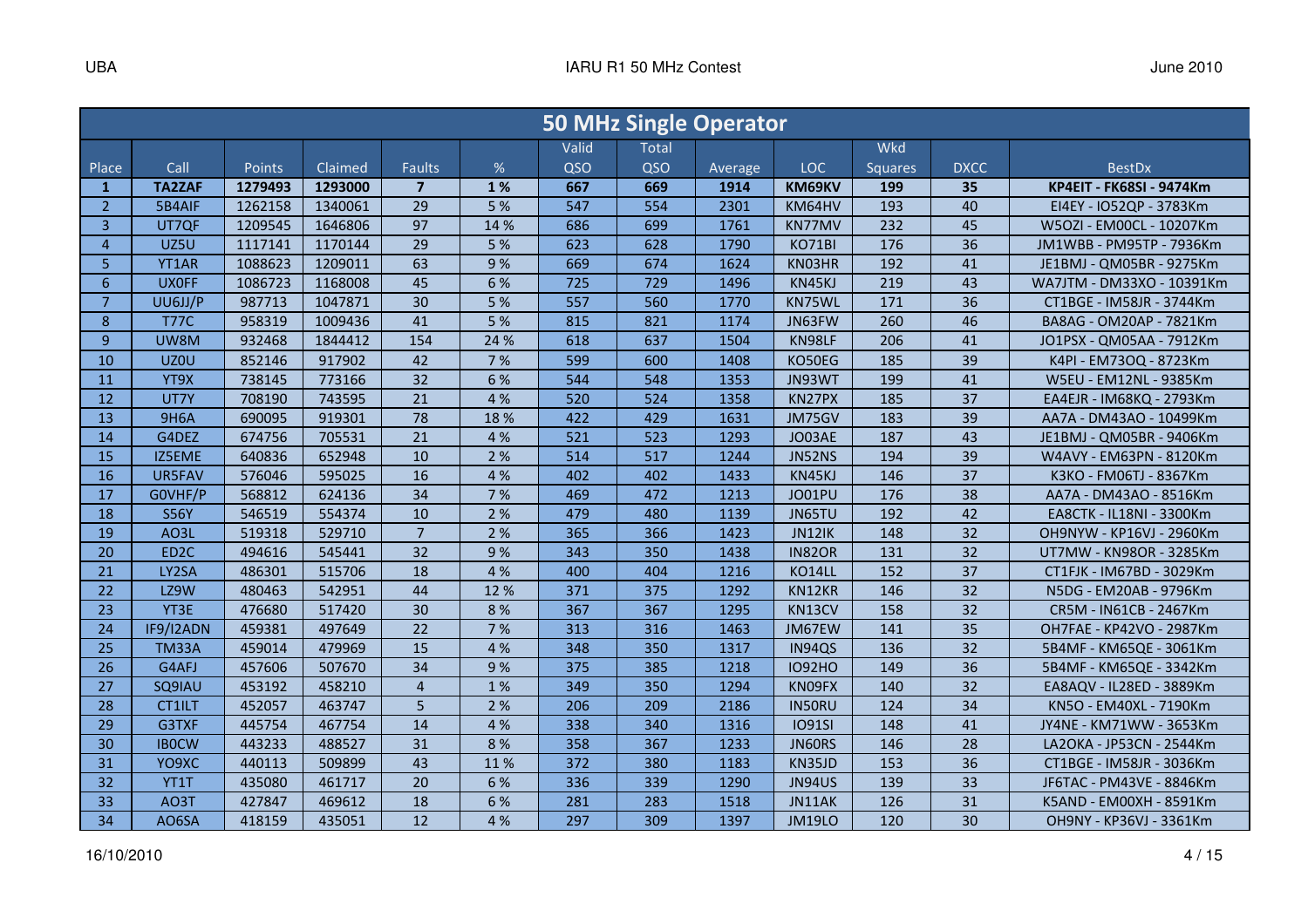|       |                   |        |         |                  |      | Valid | Total |         |               | <b>Wkd</b>     |             |                                |
|-------|-------------------|--------|---------|------------------|------|-------|-------|---------|---------------|----------------|-------------|--------------------------------|
| Place | Call              | Points | Claimed | <b>Faults</b>    | $\%$ | QSO   | QSO   | Average | <b>LOC</b>    | <b>Squares</b> | <b>DXCC</b> | <b>BestDx</b>                  |
| 35    | <b>GOAEV</b>      | 407904 | 419203  | $\overline{7}$   | 2%   | 304   | 310   | 1338    | <b>IO81WL</b> | 145            | 38          | 5B4MF - KM65QE - 3347Km        |
| 36    | DL2OM             | 407049 | 428034  | 16               | 5 %  | 341   | 341   | 1192    | JO30SN        | 184            | 39          | 4X4DK - KM71JV - 3051Km        |
| 37    | MD <sub>2C</sub>  | 396842 | 414518  | 10               | 4 %  | 255   | 257   | 1549    | <b>IO74TI</b> | 117            | 33          | 5B4AIF - KM64HV - 3576Km       |
| 38    | SP7BUZ            | 392047 | 413818  | 20               | 6 %  | 328   | 328   | 1190    | KO00HU        | 143            | 33          | EA8AQV - IL28ED - 3941Km       |
| 39    | 403A              | 388104 | 417886  | 18               | 6 %  | 292   | 293   | 1322    | JN92HJ        | 149            | 33          | SM2PYN - KP15LW - 2632Km       |
| 40    | CR5M              | 382522 | 417522  | 18               | 8 %  | 215   | 215   | 1773    | IN61CB        | 111            | 30          | UW8M - KN98LF - 3724Km         |
| 41    | YP7P              | 369914 | 402349  | 22               | 7 %  | 303   | 304   | 1216    | KN15VE        | 139            | 33          | EA1EBJ - IN73FL - 2329Km       |
| 42    | LY2BUU            | 361257 | 388140  | 20               | 7 %  | 282   | 284   | 1273    | <b>KO15XH</b> | 147            | 35          | <b>EC1KR - IN70NT - 2650Km</b> |
| 43    | <b>S51ZO</b>      | 351314 | 371022  | 15               | 5%   | 306   | 307   | 1143    | <b>JN86DR</b> | 152            | 40          | EA8CTK - IL18NI - 3526Km       |
| 44    | OK1FRG            | 344826 | 351611  | 8                | 2 %  | 343   | 359   | 1001    | <b>JN79VS</b> | 176            | 42          | 5B4MF - KM65QE - 2160Km        |
| 45    | IW1QN             | 337777 | 378832  | 36               | 11%  | 337   | 339   | 998     | JN44GK        | 144            | 33          | <b>UROMC - KN99DA - 2309Km</b> |
| 46    | 9A4WW             | 337468 | 353680  | 15               | 5 %  | 305   | 307   | 1106    | <b>JN85BO</b> | 157            | 33          | CT1ILT - IN50RU - 2059Km       |
| 47    | YR <sub>2</sub> Y | 335189 | 350870  | 12               | 5 %  | 260   | 262   | 1284    | KN05PS        | 136            | 36          | EI8GS - IO51UV - 2253Km        |
| 48    | <b>IW2HAJ</b>     | 330891 | 341923  | $\overline{9}$   | 3 %  | 305   | 306   | 1082    | <b>JN45NO</b> | 153            | 38          | 5B4AIF - KM64HV - 2310Km       |
| 49    | YT3N              | 330863 | 359573  | 20               | 7 %  | 267   | 272   | 1232    | KN04LP        | 139            | 30          | GM4FAM - IO77UM - 2249Km       |
| 50    | YO8DDP            | 328567 | 344040  | 10               | 4 %  | 268   | 271   | 1222    | KN36UF        | 130            | 36          | CT1FJK - IM67BD - 3093Km       |
| 51    | <b>MOWLF</b>      | 326887 | 340975  | $\overline{9}$   | 4 %  | 238   | 240   | 1368    | <b>10810J</b> | 107            | 28          | 5B4AIF - KM64HV - 3350Km       |
| 52    | <b>MOMCV</b>      | 323867 | 333302  | 8                | 3 %  | 262   | 262   | 1232    | JO01AL        | 119            | 38          | 5B4AIF - KM64HV - 3180Km       |
| 53    | PA5WT             | 316820 | 353483  | 29               | 11%  | 269   | 270   | 1174    | JO22HG        | 121            | 34          | 4Z4BS - KM72KC - 3310Km        |
| 54    | YL3DR             | 315465 | 326919  | 8                | 4 %  | 219   | 219   | 1436    | KO26HT        | 130            | 33          | CT1ILT - IN50RU - 2960Km       |
| 55    | UW5SW             | 314230 | 337307  | 17               | 7 %  | 256   | 259   | 1222    | KN28IW        | 129            | 33          | CT1ILT - IN50RU - 2744Km       |
| 56    | US5XD             | 308484 | 328704  | 13               | 5 %  | 242   | 247   | 1268    | <b>KO40IR</b> | 127            | 33          | CT1FJK - IM67BD - 3251Km       |
| 57    | UW1M              | 307153 | 327010  | 8                | 5 %  | 166   | 168   | 1836    | KN98JL        | 90             | 23          | EA1ASC - IN70DX - 3560Km       |
| 58    | LY9Y              | 305417 | 319847  | $\overline{9}$   | 4 %  | 233   | 235   | 1300    | <b>KO16LA</b> | 132            | 37          | CT1ILT - IN50RU - 2832Km       |
| 59    | EA5CLH            | 303436 | 346817  | 28               | 12 % | 223   | 228   | 1353    | JM08BR        | 99             | 27          | UW8M - KN98LF - 3267Km         |
| 60    | EB1EHO            | 302010 | 319208  | 9                | 5 %  | 178   | 179   | 1687    | IN73DM        | 87             | 25          | UU6JJ/P - KN75WL - 3269Km      |
| 61    | OL9W              | 300398 | 303439  | $\overline{3}$   | 1%   | 249   | 249   | 1201    | <b>JN89SE</b> | 138            | 37          | EA7IBK - IM86TU - 2111Km       |
| 62    | GM4JR             | 300002 | 321330  | 15               | 8 %  | 199   | 200   | 1500    | <b>IO85FB</b> | 101            | 32          | 5B4AIF - KM64HV - 3557Km       |
| 63    | YU7A              | 297914 | 360622  | 42               | 17%  | 247   | 249   | 1200    | KN05BW        | 123            | 29          | CT1ILT - IN50RU - 2406Km       |
| 64    | <b>IT9BLB</b>     | 297080 | 306568  | 6                | 2 %  | 168   | 286   | 1754    | JM68QE        | 101            | 26          | SM2GCQ - KP15EU - 3131Km       |
| 65    | F4EJW             | 293918 | 314111  | 12               | 5 %  | 220   | 220   | 1336    | IN78VJ        | 84             | 19          | US8IM - KN87SC - 3086Km        |
| 66    | SP <sub>6</sub> A | 292561 | 331063  | 30               | 10 % | 286   | 292   | 1019    | <b>JO81NG</b> | 150            | 43          | CT1ILT - IN50RU - 2277Km       |
| 67    | <b>S53N</b>       | 292438 | 333734  | 31               | 10 % | 312   | 315   | 937     | JN65WW        | 141            | 32          | EA8CTK - IL18NI - 3321Km       |
| 68    | <b>MU0GSY</b>     | 282296 | 296661  | 10               | 4 %  | 224   | 226   | 1260    | IN89RL        | 91             | 26          | 5B4AIF - KM64HV - 3279Km       |
| 69    | SP7TEE            | 281974 | 290354  | $\boldsymbol{8}$ | 3 %  | 237   | 237   | 1181    | <b>JO91QR</b> | 131            | 33          | EH5A - IM99CD - 2151Km         |
| 70    | US8IM             | 271551 | 299305  | 14               | 8 %  | 175   | 176   | 1551    | KN87SC        | 87             | 28          | CT1ILT - IN50RU - 3698Km       |
| 71    | SQ9IDE            | 267651 | 277900  | 9                | 4 %  | 240   | 242   | 1109    | JN99KX        | 130            | 37          | 4Z4BS - KM72KC - 2388Km        |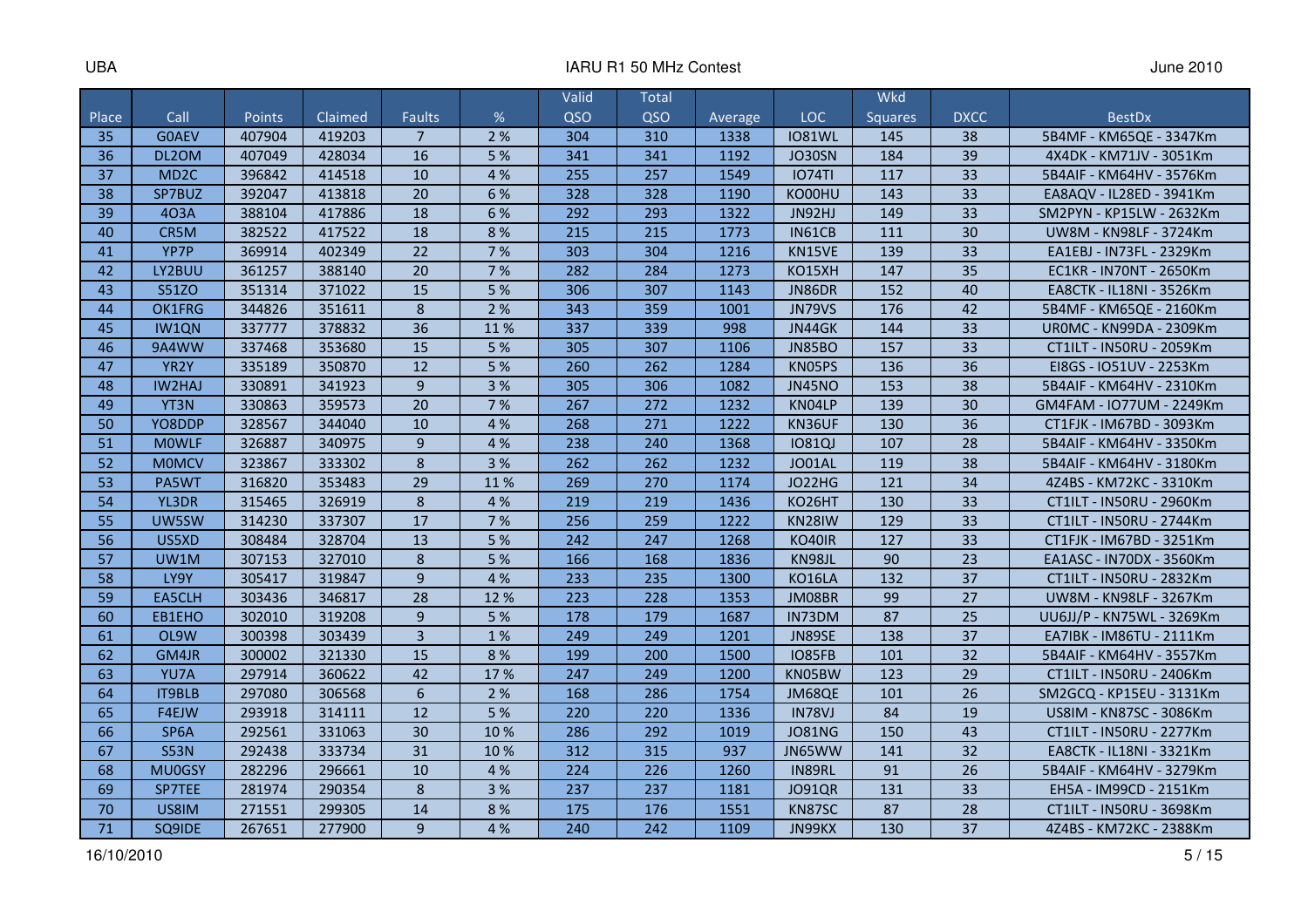|       |                   |        |         |                  |      | Valid | Total |         |               | <b>Wkd</b>     |                 |                                |
|-------|-------------------|--------|---------|------------------|------|-------|-------|---------|---------------|----------------|-----------------|--------------------------------|
| Place | Call              | Points | Claimed | <b>Faults</b>    | %    | QSO   | QSO   | Average | <b>LOC</b>    | <b>Squares</b> | <b>DXCC</b>     | <b>BestDx</b>                  |
| 72    | SP1JNY            | 265608 | 302431  | 26               | 11%  | 229   | 231   | 1154    | JO73GL        | 119            | 32              | 5B4AIF - KM64HV - 2505Km       |
| 73    | GW4BVY/P          | 265449 | 280006  | 8                | 3%   | 235   | 236   | 1129    | <b>IO81NV</b> | 94             | 29              | 5B4MF - KM65QE - 3410Km        |
| 74    | YO7LBX/P          | 262447 | 286879  | 15               | 7 %  | 218   | 223   | 1199    | <b>KN15UG</b> | 130            | 35              | EA1GA - IN52QR - 2585Km        |
| 75    | <b>IWOHLE</b>     | 261959 | 275578  | 11               | 5%   | 221   | 226   | 1178    | JN61WK        | 111            | $\overline{29}$ | OH9MRW - KP46CF - 2897Km       |
| 76    | UW8SM             | 259442 | 314124  | 31               | 13 % | 228   | 232   | 1132    | KN28IV        | 138            | 44              | JE1BMJ - QM05BR - 8654Km       |
| 77    | <b>HA3LI</b>      | 258735 | 282320  | 18               | 8%   | 223   | 223   | 1153    | JN96AV        | 113            | 33              | CT1ILT - IN50RU - 2222Km       |
| 78    | YU1UN             | 257343 | 267124  | $\bf 8$          | 4 %  | 209   | 209   | 1223    | JN93WV        | 112            | 27              | SK2T - KP03BU - 2220Km         |
| 79    | HB9AOF            | 256289 | 275029  | 14               | 6 %  | 230   | 231   | 1111    | JN36BG        | 139            | 41              | 5B4AIF - KM64HV - 2553Km       |
| 80    | LZ2PL             | 254782 | 271528  | 10               | 5 %  | 207   | 207   | 1227    | KN23XT        | 115            | 31              | GM4FAM - IO77UM - 2587Km       |
| 81    | YO5OHY            | 252101 | 268737  | 12               | 6 %  | 199   | 203   | 1257    | KN17SP        | 106            | 28              | CT1ILT - IN50RU - 2644Km       |
| 82    | ON8DM/A           | 250729 | 273914  | 19               | 9%   | 208   | 211   | 1202    | JO10JT        | 114            | 32              | 5B4AIF - KM64HV - 2975Km       |
| 83    | <b>IW2DOY</b>     | 250386 | 262223  | 9                | 4 %  | 233   | 234   | 1069    | <b>JN45NJ</b> | 127            | 35              | EA8ACW/P - IL28EC - 2905Km     |
| 84    | EA1BFZ            | 250276 | 260765  | $\overline{4}$   | 3 %  | 153   | 154   | 1629    | <b>IN81SS</b> | 96             | 29              | UW8M - KN98LF - 3293Km         |
| 85    | UT5UGR            | 249990 | 276311  | 16               | 9%   | 184   | 187   | 1347    | KO50FM        | 84             | 29              | EA4TF - IM89AT - 2916Km        |
| 86    | UY1HY             | 246807 | 272136  | 14               | 8 %  | 162   | 167   | 1516    | KO60MA        | 86             | 26              | CT1EPC - IM68GD - 3443Km       |
| 87    | 9A5ST             | 245234 | 268731  | 14               | 7%   | 204   | 205   | 1198    | JN83FM        | 130            | 27              | JG2BRI - PM84LW - 9417Km       |
| 88    | SN <sub>2</sub> C | 244433 | 251921  | 6                | 3 %  | 199   | 200   | 1219    | <b>JO93GX</b> | 114            | 32              | CT1ILT - IN50RU - 2482Km       |
| 89    | PE1EWR            | 239440 | 253427  | 10               | 5 %  | 202   | 202   | 1180    | <b>JO11SL</b> | 118            | 34              | TA2ZAF - KM69KV - 2593Km       |
| 90    | GM4FAM            | 239412 | 251397  | $\boldsymbol{8}$ | 6 %  | 124   | 124   | 1918    | <b>IO77UM</b> | 88             | 31              | 4Z4TL - KM72KD - 4086Km        |
| 91    | YQ6A              | 239267 | 248514  | 9                | 5 %  | 196   | 196   | 1215    | KN25VU        | 109            | 34              | CT1FJK - IM67BD - 2941Km       |
| 92    | 0090              | 231305 | 245686  | 11               | 6 %  | 192   | 193   | 1198    | <b>JO21FE</b> | 102            | 29              | UW8M - KN98LF - 2480Km         |
| 93    | SP5QWB            | 231080 | 258264  | 23               | 11%  | 210   | 212   | 1093    | KO02NF        | 125            | 35              | EB1EHO - IN73DM - 2207Km       |
| 94    | <b>S53M</b>       | 230787 | 257340  | 19               | 7%   | 254   | 256   | 901     | <b>JN86CR</b> | 141            | 38              | EA8CTK - IL18NI - 3521Km       |
| 95    | <b>PAOMIR</b>     | 227852 | 250051  | 16               | 9%   | 183   | 186   | 1238    | JO22LL        | 107            | 33              | 4Z4BS - KM72KC - 3302Km        |
| 96    | YU2MMA            | 224880 | 257694  | 24               | 12 % | 205   | 206   | 1088    | KN04HG        | 93             | 24              | CT1ILT - IN50RU - 2406Km       |
| 97    | YO3JW             | 221796 | 249556  | 22               | 11%  | 202   | 203   | 1091    | KN35FC        | 105            | 34              | CT1FJK - IM67BD - 2984Km       |
| 98    | <b>IV3KKW</b>     | 219097 | 225449  | 5                | 3 %  | 190   | 193   | 1148    | <b>JN66IE</b> | 124            | 28              | EA8ACW/P - IL28EC - 3188Km     |
| 99    | EA1JJ             | 218963 | 255239  | 20               | 14 % | 146   | 147   | 1489    | IN70PP        | 96             | 34              | UROMC - KN99DA - 3466Km        |
| 100   | UZ5Q              | 216942 | 243171  | 17               | 10%  | 162   | 164   | 1339    | KN77MT        | 98             | 37              | CT1ILT - IN50RU - 3503Km       |
| 101   | EA5GLN            | 215425 | 231395  | 10               | 7%   | 141   | 141   | 1517    | IM98HF        | 75             | 23              | <b>UROMC - KN99DA - 3366Km</b> |
| 102   | YO2KDT            | 215023 | 225811  | 9                | 5 %  | 173   | 174   | 1233    | KN05OS        | 95             | 34              | EI4II - IO62RI - 2135Km        |
| 103   | ES4BG             | 215001 | 235531  | 13               | 8%   | 159   | 160   | 1352    | KO39BD        | 83             | 22              | CR5M - IN61CB - 3089Km         |
| 104   | OZ1ADL            | 214245 | 234216  | 16               | 9%   | 165   | 169   | 1291    | <b>JO46XC</b> | 88             | 25              | 4X6ON - KM72JB - 3291Km        |
| 105   | OK1DC             | 213310 | 220405  | $\overline{7}$   | 4 %  | 189   | 191   | 1122    | JN69LK        | 128            | 34              | 5B4AIF - KM64HV - 2277Km       |
| 106   | G8CQA/P           | 212566 | 212566  | $\overline{0}$   | 0%   | 161   | 161   | 1314    | <b>IO81XV</b> | 91             | 26              | 5B4AIF - KM64HV - 3331Km       |
| 107   | 9A7PJT            | 209228 | 226711  | 14               | 7 %  | 177   | 187   | 1172    | JN83FM        | 118            | 27              | CT1BGE - IM58JR - 2206Km       |
| 108   | <b>USOLW</b>      | 207346 | 240257  | 18               | 13 % | 135   | 136   | 1525    | KO80EE        | 76             | 28              | EA7HG - IM87CS - 3447Km        |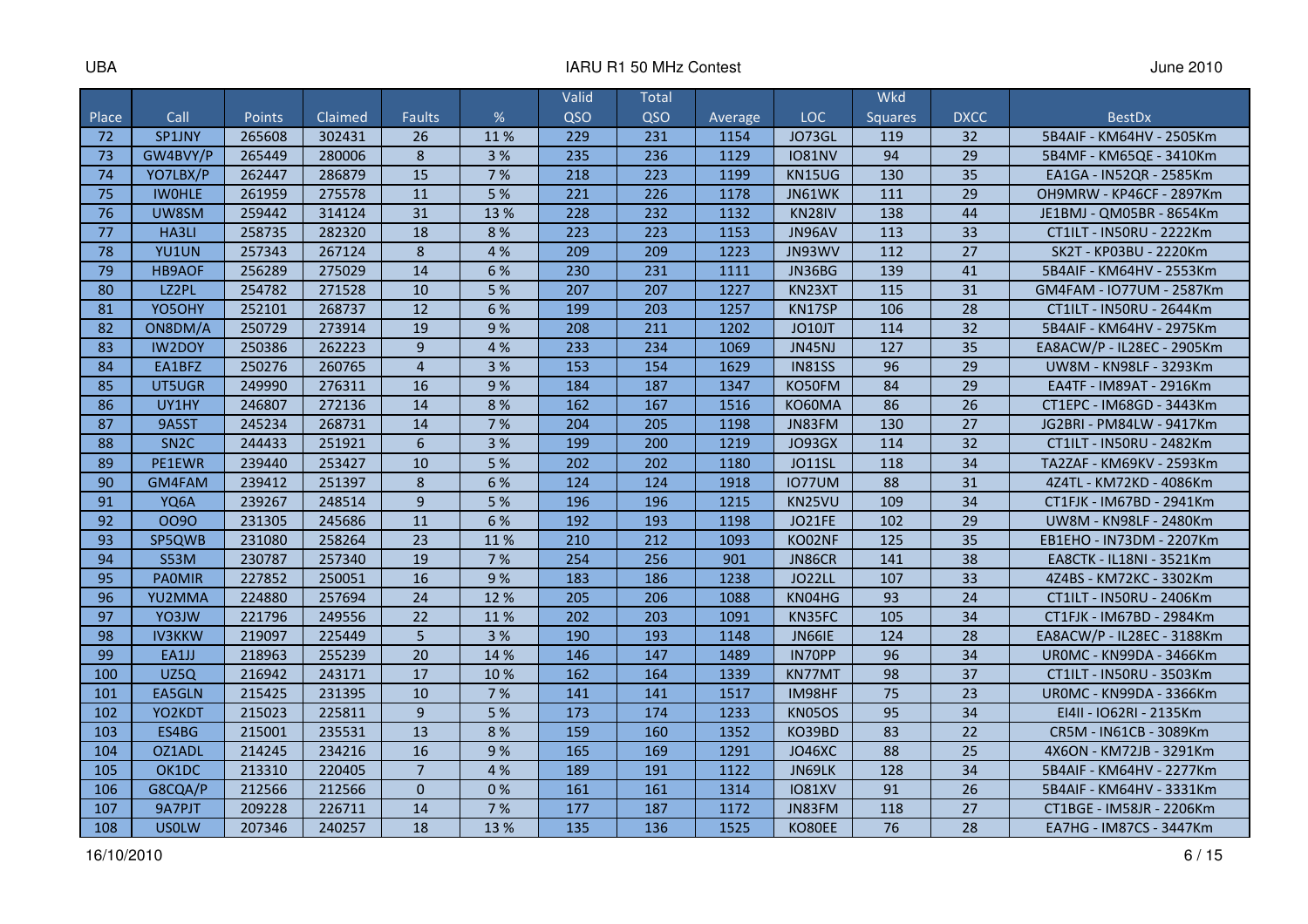|       |                   |        |         |                 |      | Valid | Total |         |               | Wkd             |             |                           |
|-------|-------------------|--------|---------|-----------------|------|-------|-------|---------|---------------|-----------------|-------------|---------------------------|
| Place | Call              | Points | Claimed | <b>Faults</b>   | %    | QSO   | QSO   | Average | <b>LOC</b>    | <b>Squares</b>  | <b>DXCC</b> | <b>BestDx</b>             |
| 109   | SP2WDW            | 202290 | 206816  | $\overline{3}$  | 2 %  | 160   | 160   | 1256    | <b>JO94HI</b> | 98              | 30          | 5B4AIF - KM64HV - 2421Km  |
| 110   | GOEHV/P           | 202227 | 212388  | 10              | 6 %  | 163   | 166   | 1232    | <b>IO84XT</b> | $\overline{97}$ | 28          | 5B4AIF - KM64HV - 3459Km  |
| 111   | EA1EBJ            | 195714 | 205536  | 5               | 5 %  | 109   | 110   | 1796    | IN73FL        | 72              | 25          | 5B4AIF - KM64HV - 3393Km  |
| 112   | YO5BOQ            | 194562 | 205023  | $\overline{7}$  | 5 %  | 154   | 155   | 1257    | KN17KT        | 100             | 26          | EA7BIH - IM87CS - 2429Km  |
| 113   | EA1FAQ            | 189474 | 203954  | 9               | 8 %  | 117   | 118   | 1619    | IN71PN        | 79              | 24          | UW8M - KN98LF - 3470Km    |
| 114   | ISO/IK5DHM        | 188379 | 206788  | 12              | 8 %  | 144   | 149   | 1299    | JN40CX        | 88              | 26          | UT7EZZ - KN78MM - 2265Km  |
| 115   | 9A2NO             | 186996 | 209820  | 14              | 8 %  | 167   | 169   | 1118    | JN85BP        | 103             | 33          | OH8WW - KP24HP - 2177Km   |
| 116   | OK <sub>2ZI</sub> | 186688 | 187685  | $\mathbf{1}$    | 1%   | 166   | 166   | 1117    | JN89AD        | 100             | 33          | OH6NG/9 - KP37HI - 2111Km |
| 117   | SF3A              | 186259 | 191094  | $\overline{3}$  | 2 %  | 126   | 126   | 1469    | JP82QL        | 69              | 21          | LZ2PL - KN23XT - 2149Km   |
| 118   | <b>F5DRD</b>      | 181418 | 204521  | 15              | 10 % | 153   | 153   | 1179    | <b>JO10GA</b> | 79              | 25          | UW8M - KN98LF - 2632Km    |
| 119   | YO6XK             | 181289 | 202105  | 16              | 11%  | 144   | 144   | 1252    | KN25BS        | 98              | 29          | MD6V - IO74QD - 2238Km    |
| 120   | YO9HP             | 180589 | 193723  | $\overline{4}$  | 3 %  | 129   | 129   | 1386    | KN35BA        | 73              | 24          | CT1ILT - IN50RU - 2838Km  |
| 121   | YO9AGI            | 177709 | 190359  | 10              | 6 %  | 153   | 159   | 1156    | KN25RB        | 92              | 27          | CT1AED - IM58JT - 2927Km  |
| 122   | SP2CNW            | 177607 | 204165  | 20              | 12%  | 163   | 169   | 1080    | JO93AI        | 96              | 32          | 5B4AIF - KM64HV - 2350Km  |
| 123   | SE6Y              | 175817 | 184886  | $6\phantom{1}$  | 5 %  | 132   | 132   | 1322    | JO57XT        | 77              | 21          | UU9A - KN64SM - 2092Km    |
| 124   | EA1YO             | 169493 | 172485  | $\mathbf{1}$    | 1%   | 99    | 100   | 1694    | IN73XI        | 67              | 21          | UT1I - KN96AX - 3284Km    |
| 125   | SM2PYN            | 167839 | 198574  | 17              | 15 % | 110   | 111   | 1515    | KP15LW        | 59              | 17          | EA7RZ - IM86SU - 3627Km   |
| 126   | OM5MX             | 167593 | 198463  | 23              | 15 % | 152   | 152   | 1091    | JN98BG        | 82              | 25          | EA1FAQ - IN71PN - 1938Km  |
| 127   | YO4FTC            | 167027 | 180196  | 11              | 8%   | 139   | 140   | 1193    | KN45JD        | 89              | 34          | CT1ILT - IN50RU - 3046Km  |
| 128   | YU7EF             | 164979 | 214405  | 14              | 15 % | 93    | 93    | 1688    | KN04KT        | 64              | 25          | K5RK - EL29IH - 9548Km    |
| 129   | OK1MA             | 159705 | 170288  | 10              | 7 %  | 141   | 141   | 1122    | JN69JR        | 96              | 31          | 5B4AIF - KM64HV - 2306Km  |
| 130   | EA1GA             | 159684 | 170990  | $6\phantom{1}6$ | 6 %  | 99    | 100   | 1601    | IN52QR        | 63              | 25          | UU6JJ/P - KN75WL - 3521Km |
| 131   | EA5/YO4RFV        | 159281 | 177387  | 10              | 9%   | 116   | 116   | 1359    | <b>JNOOAB</b> | 74              | 22          | UW1M - KN98JL - 3186Km    |
| 132   | SP6RYD            | 158929 | 161990  | $\overline{3}$  | 2 %  | 141   | 142   | 1119    | <b>JO81LD</b> | 97              | 28          | EA1SB - IN72GH - 1960Km   |
| 133   | IZ5HQB/5          | 158663 | 177248  | 10              | 7 %  | 137   | 143   | 1146    | JN53NR        | 86              | 24          | SK3MF - JP92FW - 2188Km   |
| 134   | <b>F5SUL</b>      | 156016 | 173511  | 13              | 10%  | 124   | 126   | 1247    | IN87XH        | 69              | 18          | UW8M - KN98LF - 3030Km    |
| 135   | ON7BV             | 154074 | 164084  | $\overline{7}$  | 6 %  | 124   | 126   | 1232    | <b>JO21GG</b> | 86              | 26          | 5B4AIF - KM64HV - 2888Km  |
| 136   | G4HGI             | 153014 | 167231  | 8               | 7%   | 110   | 110   | 1391    | <b>IO83PL</b> | 74              | 29          | 5B4AIF - KM64HV - 3438Km  |
| 137   | YO7AQF            | 151522 | 186445  | 29              | 20%  | 147   | 147   | 1023    | KN24KU        | 95              | 31          | GM2T - IO85SS - 2267Km    |
| 138   | YR <sub>2U</sub>  | 146905 | 166209  | 13              | 11 % | 115   | 115   | 1263    | KN06MD        | 70              | 24          | GI4SNA - IO64XM - 2119Km  |
| 139   | 9A2ZH             | 144572 | 162676  | 11              | 9%   | 119   | 121   | 1205    | JN73RW        | 83              | 25          | SK3MF - JP92FW - 2122Km   |
| 140   | LY3UV             | 136593 | 155875  | 15              | 12 % | 120   | 120   | 1138    | KO14WU        | 80              | 28          | EA7IBK - IM86TU - 2822Km  |
| 141   | 9A2EY             | 136554 | 143089  | $\overline{3}$  | 3 %  | 104   | 105   | 1296    | JN85AT        | 66              | 20          | 5B4AIF - KM64HV - 1851Km  |
| 142   | <b>9A8A</b>       | 136484 | 147988  | $\,8\,$         | 7 %  | 119   | 120   | 1139    | JN86DH        | 65              | 23          | EI4GXB - IO52RR - 1918Km  |
| 143   | YO3CZW            | 136254 | 154851  | 15              | 13 % | 117   | 117   | 1154    | KN34BK        | 74              | 27          | MD6V - IO74QD - 2452Km    |
| 144   | UT8IM             | 135416 | 146372  | $\overline{3}$  | 3%   | 86    | 86    | 1558    | KN87SC        | 58              | 31          | EA1BFZ - IN81SS - 3195Km  |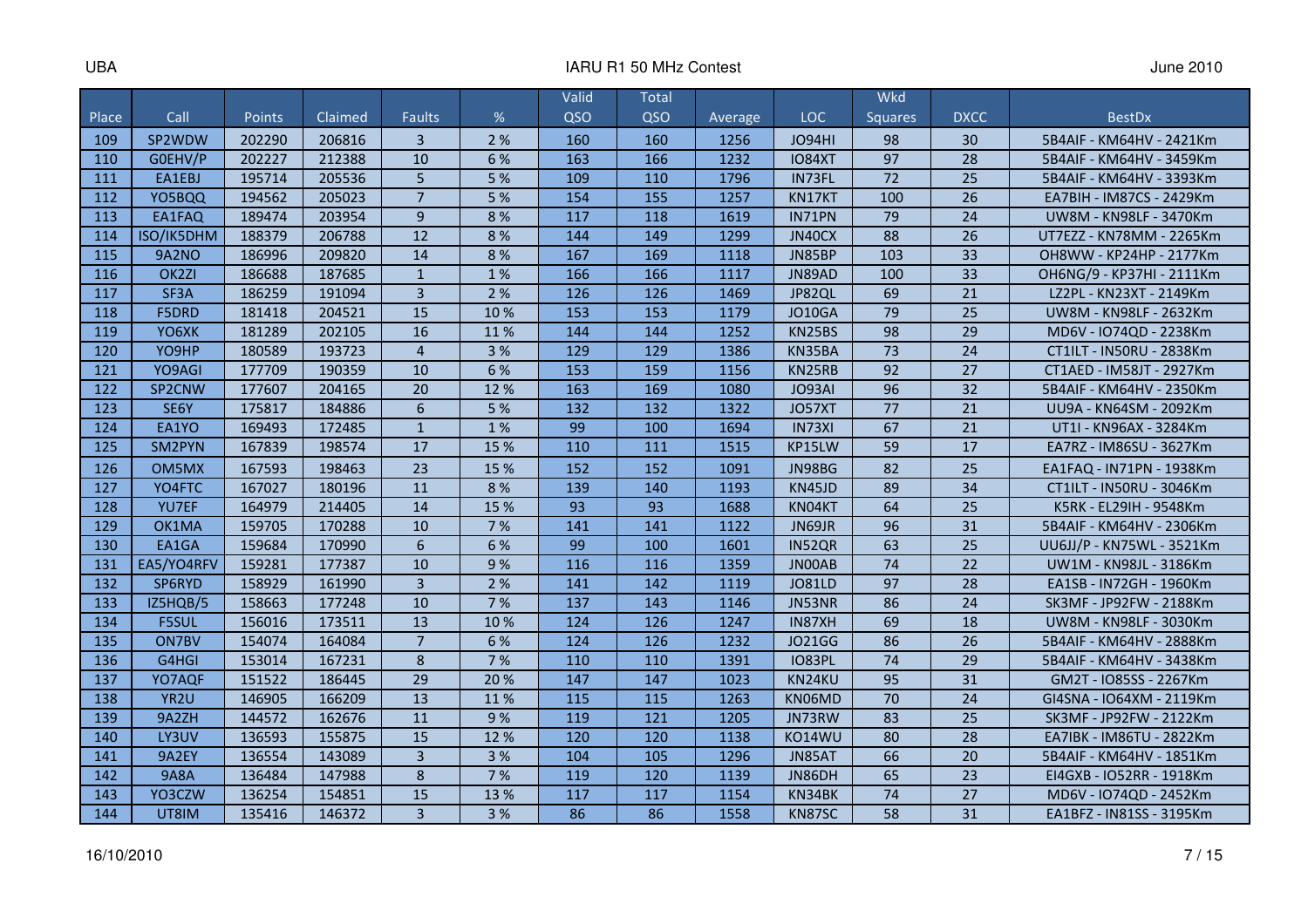|       |               |               |         |                |      | Valid | Total |         |               | Wkd            |                 |                                |
|-------|---------------|---------------|---------|----------------|------|-------|-------|---------|---------------|----------------|-----------------|--------------------------------|
| Place | Call          | <b>Points</b> | Claimed | <b>Faults</b>  | %    | QSO   | QSO   | Average | LOC           | <b>Squares</b> | <b>DXCC</b>     | <b>BestDx</b>                  |
| 145   | ER5AA         | 133272        | 154288  | 15             | 14 % | 109   | 110   | 1209    | KN45CW        | 63             | 21              | OY3JE - IP62oa - 2847Km        |
| 146   | SP3HTF        | 133258        | 141996  | $\overline{7}$ | 6 %  | 115   | 116   | 1147    | JO72PR        | 84             | 26              | EA8AQV - IL28ED - 3730Km       |
| 147   | F5MMF         | 132944        | 142747  | 6              | 6 %  | 109   | 109   | 1208    | JN04NW        | 62             | 21              | 5B4AIF - KM64HV - 2887Km       |
| 148   | M2G           | 130672        |         | 8              | 9%   | 91    | 91    | 1422    | <b>IO93FQ</b> | 53             | 19              | 4Z4BS - KM72KC - 3748Km        |
| 149   | S57JZ         | 128384        | 151770  | 20             | 14 % | 140   | 144   | 907     | JN66VC        | 84             | 27              | 5B4MF - KM65QE - 2042Km        |
| 150   | <b>F4CRE</b>  | 127404        | 132339  | $\overline{2}$ | 2 %  | 87    | 88    | 1452    | IN96RN        | 55             | 15              | UT1I - KN96AX - 2909Km         |
| 151   | <b>IKOEFR</b> | 126212        | 149158  | 18             | 16 % | 115   | 115   | 1088    | JN63EA        | 79             | 25              | UROMC - KN99DA - 2098Km        |
| 152   | HB9CQL        | 125028        | 156587  | 28             | 21 % | 135   | 136   | 917     | JN37UM        | 87             | 28              | EA8BLL - IL38BP - 2805Km       |
| 153   | SP8LXE        | 124707        | 147957  | 18             | 17%  | 106   | 106   | 1160    | KO10WT        | 79             | 30              | EB5AL - JN00AA - 2199Km        |
| 154   | HA7LW         | 122301        | 138132  | 14             | 13 % | 109   | 109   | 1107    | JN97WM        | 78             | 28              | GM4FAM - IO77UM - 1961Km       |
| 155   | 9A1BM         | 121891        | 126953  | $\overline{4}$ | 4 %  | 103   | 103   | 1171    | JN85GK        | 84             | $\overline{27}$ | CR5M - IN61CB - 2022Km         |
| 156   | G8LZE         | 121742        | 121742  | $\Omega$       | 0%   | 85    | 85    | 1417    | <b>IO91SO</b> | 66             | 25              | 5B4AIF - KM64HV - 3218Km       |
| 157   | G8ZRE         | 120720        | 130004  | 6              | 6 %  | 102   | 103   | 1184    | <b>IO83NE</b> | 67             | 25              | UU9A - KN64SM - 2798Km         |
| 158   | HB9DVH        | 120367        | 124132  | $\overline{4}$ | 4 %  | 106   | 106   | 1127    | <b>JN36OE</b> | 73             | 22              | EA8ACW/P - IL28EC - 2834Km     |
| 159   | HA7MB         | 119772        | 133973  | 9              | 9%   | 99    | 100   | 1202    | KN07BM        | 72             | 28              | EB1EHO - IN73DM - 2052Km       |
| 160   | YO4MM         | 117999        | 130830  | $\overline{7}$ | 7 %  | 100   | 100   | 1170    | KN45JE        | 75             | 31              | MD6V - IO74QD - 2573Km         |
| 161   | IWOHLG/0      | 117312        | 122174  | $\overline{4}$ | 4 %  | 90    | 92    | 1282    | <b>JN61VO</b> | 68             | 22              | GM4FAM - IO77UM - 2184Km       |
| 162   | SM6NJK        | 116251        | 123996  | 5              | 6 %  | 83    | 83    | 1382    | <b>JO68VQ</b> | 60             | 20              | TA2ZAF - KM69KV - 2487Km       |
| 163   | DL1ET         | 114739        | 117857  | $\overline{2}$ | 2 %  | 95    | 95    | 1195    | J0310L        | 59             | 22              | UU6JJ/P - KN75WL - 2200Km      |
| 164   | YL2PJ         | 114228        | 115678  | $\mathbf{1}$   | 1%   | 73    | 73    | 1528    | KO36QM        | 44             | 17              | EB5AL - JN00AA - 2699Km        |
| 165   | DL4CF         | 113863        | 120472  | 5              | 5 %  | 96    | 96    | 1168    | JO51TH        | 68             | 25              | TA2ZAF - KM69KV - 2072Km       |
| 166   | OE1ILW/3      | 112112        | 129621  | 14             | 12 % | 115   | 116   | 974     | JN77XX        | 80             | 26              | EA8ACW/P - IL28EC - 3499Km     |
| 167   | G4DDL         | 112083        | 120308  | 5              | 6 %  | 83    | 84    | 1350    | <b>IO91PJ</b> | 55             | 23              | 5B4AIF - KM64HV - 3225Km       |
| 168   | <b>S51AY</b>  | 111964        | 117558  | 6              | 6 %  | 99    | 100   | 1131    | JN86FN        | 69             | 25              | OH8WW - KP24HP - 2072Km        |
| 169   | SM5DQE        | 111493        | 136992  | 18             | 19%  | 93    | 94    | 1187    | <b>JO89TT</b> | 70             | 20              | IZ5EME - JN52NS - 1946Km       |
| 170   | F1CBC         | 111464        | 120795  | $\overline{7}$ | 8%   | 86    | 86    | 1281    | JN09BO        | 62             | 19              | TA2ZAF - KM69KV - 2775Km       |
| 171   | DG1EA         | 111140        | 114972  | $\overline{3}$ | 3 %  | 87    | 87    | 1267    | JO31EF        | 67             | 23              | UU6JJ/P - KN75WL - 2255Km      |
| 172   | YO8RHM        | 109044        | 131014  | 19             | 17%  | 108   | 110   | 991     | KN37KS        | 80             | 31              | CT1FJK - IM67BD - 3054Km       |
| 173   | <b>HA5OO</b>  | 107423        | 116322  | $\overline{3}$ | 3 %  | 91    | 93    | 1161    | JN97OM        | 71             | 27              | EB1EHO - IN73DM - 1983Km       |
| 174   | <b>S54X</b>   | 107091        | 111145  | $\overline{3}$ | 3 %  | 101   | 101   | 1049    | <b>JN76SJ</b> | 74             | 25              | EA8CK - IL18UM - 3405Km        |
| 175   | IZ4FTB        | 107025        | 123067  | 12             | 12 % | 99    | 100   | 1065    | JN54PL        | 67             | 22              | <b>UROMC - KN99DA - 2107Km</b> |
| 176   | <b>HB9DTX</b> | 106682        | 113029  | 6              | 6 %  | 105   | 106   | 1016    | JN36LX        | 72             | 24              | UW8M - KN98LF - 2386Km         |
| 177   | HA4YF         | 106488        | 109419  | $\overline{2}$ | 2 %  | 80    | 81    | 1313    | JN97FE        | 59             | 25              | MS0INT - IO68EH - 2126Km       |
| 178   | G3YJR         | 106178        | 127163  | 12             | 14 % | 86    | 87    | 1221    | <b>IO93FJ</b> | 61             | 24              | TA2ZAF - KM69KV - 2985Km       |
| 179   | SQ2NNN        | 102970        | 108313  | $\overline{4}$ | 5 %  | 83    | 83    | 1220    | <b>JO94GI</b> | 62             | 23              | 9H6A - JM75GV - 2076Km         |
| 180   | HB9ONO        | 102908        | 102972  | $\overline{2}$ | 2 %  | 94    | 94    | 1085    | JN37PC        | 63             | 21              | <b>UROMC - KN99DA - 2298Km</b> |
| 181   | SP6ARE        | 102806        | 118123  | 12             | 12 % | 98    | 102   | 1034    | <b>JO81IL</b> | 71             | 25              | EA1ASC - IN70DX - 2070Km       |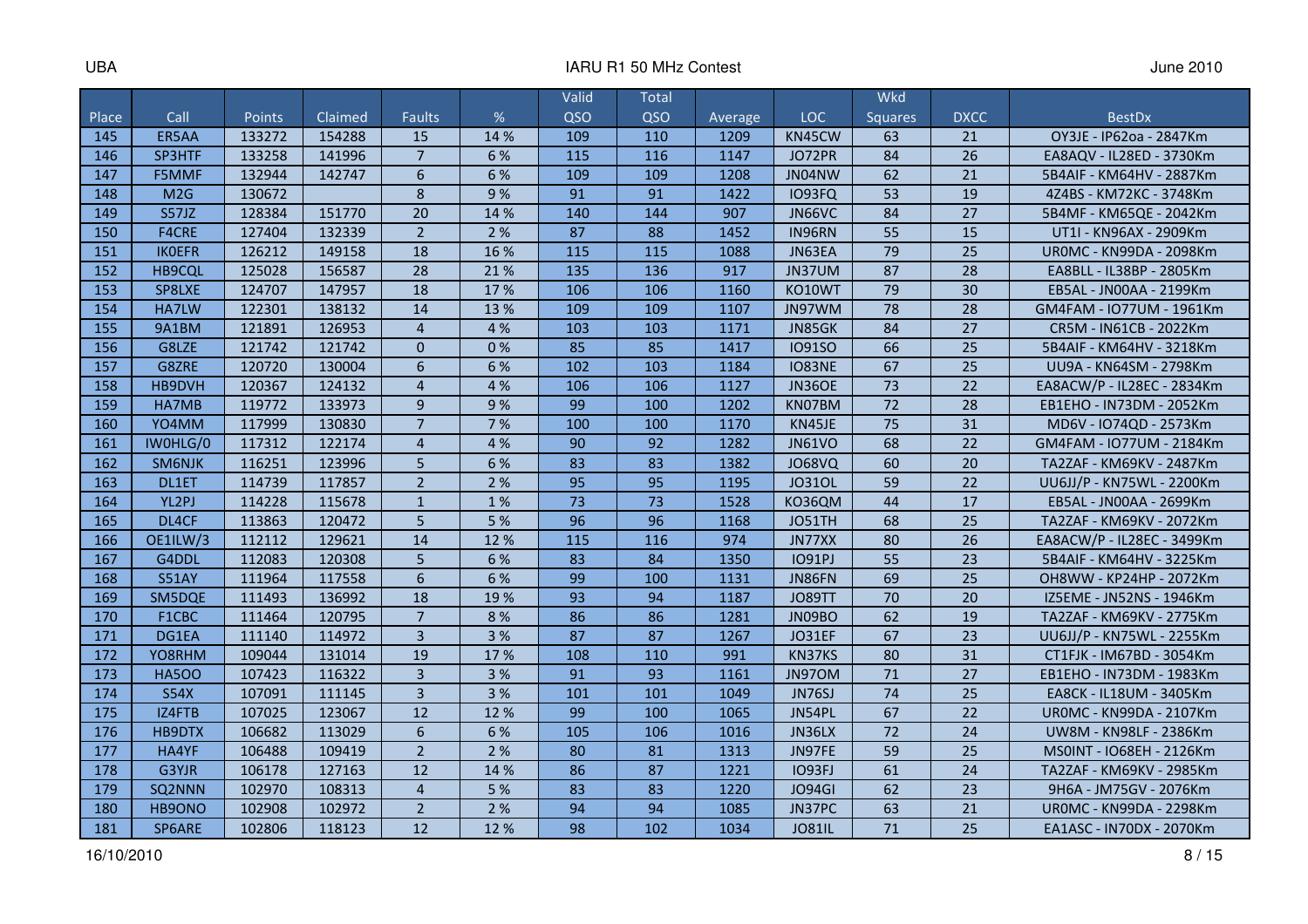|       |                   |               |         |                |      | Valid           | Total           |         |               | Wkd             |             |                                |
|-------|-------------------|---------------|---------|----------------|------|-----------------|-----------------|---------|---------------|-----------------|-------------|--------------------------------|
| Place | Call              | <b>Points</b> | Claimed | <b>Faults</b>  | %    | QSO             | QSO             | Average | <b>LOC</b>    | <b>Squares</b>  | <b>DXCC</b> | <b>BestDx</b>                  |
| 182   | LY3UE             | 101393        | 112721  | $\overline{7}$ | 9%   | 81              | 81              | 1232    | <b>KO24OP</b> | 53              | 17          | G8BCG - IO70RK - 2050Km        |
| 183   | SP9DUX            | 101305        | 106940  | $6\phantom{1}$ | 6 %  | 103             | 104             | 974     | JO90JK        | 73              | 29          | EA5CLH - JM08BR - 1960Km       |
| 184   | IK4LFI            | 100737        | 108265  | 6              | 7%   | 90              | 90              | 1109    | JN54FL        | 65              | 19          | <b>UROMC - KN99DA - 2167Km</b> |
| 185   | G3RLE             | 100405        | 107235  | $\overline{4}$ | 6 %  | 64              | 64              | 1541    | <b>IO83VO</b> | 46              | 22          | 5B4AIF - KM64HV - 3413Km       |
| 186   | YO5BRE            | 99971         | 109793  | $\overline{7}$ | 9%   | 82              | 82              | 1219    | KN07WB        | 63              | 26          | MM3T - IO75XR - 2024Km         |
| 187   | EA8ACW/P          | 98293         | 128724  | 11             | 22 % | 50              | 50              | 1912    | IL28EC        | 37              | 14          | UR7D - KN18JT - 3997Km         |
| 188   | YP <sub>5</sub> Z | 98195         | 105397  | 5              | 7%   | $\overline{72}$ | $\overline{72}$ | 1335    | KN17SP        | $\overline{53}$ | 21          | GM4FAM - IO77UM - 2156Km       |
| 189   | F4ASQ             | 97799         | 99298   | $\mathbf{1}$   | 1%   | 72              | 73              | 1343    | <b>IN96OL</b> | 44              | 18          | 4X6ON - KM72JB - 3418Km        |
| 190   | OK1IEI            | 96719         | 102162  | 5              | 5 %  | 100             | 100             | 957     | JO70EC        | 66              | 21          | EA1QT - IN62CE - 1912Km        |
| 191   | EB1RL/P           | 95604         | 106141  | 5              | 8%   | 62              | 62              | 1539    | IN83FD        | 50              | 22          | <b>UROMC - KN99DA - 3249Km</b> |
| 192   | UR5LAK            | 95060         | 109495  | $\overline{9}$ | 14 % | 64              | 64              | 1463    | KN89KL        | 49              | 20          | EA1BFZ - IN81SS - 3138Km       |
| 193   | 14FGG             | 94468         | 108775  | 12             | 14 % | 85              | 86              | 1093    | JN54TU        | 68              | 22          | UW8M - KN98LF - 2113Km         |
| 194   | F1HOX             | 94038         | 105993  | 9              | 12%  | 70              | 72              | 1322    | <b>JN05AO</b> | 48              | 18          | UT1I - KN96AX - 2896Km         |
| 195   | <b>HB9CXK</b>     | 93805         | 97749   | $\overline{3}$ | 4 %  | 75              | 75              | 1238    | JN47PM        | 64              | 21          | EA8BLL - IL38BP - 2805Km       |
| 196   | EA8AQV            | 92876         | 95311   | $\mathbf{1}$   | 3 %  | 35              | 35              | 2521    | IL28ED        | 31              | 11          | UR0MC - KN99DA - 5098Km        |
| 197   | YO4GM             | 92130         | 118573  | 20             | 20%  | 88              | 99              | 1047    | KN44HE        | 58              | 26          | M2G - IO93FQ - 2420Km          |
| 198   | SO <sub>1</sub> D | 92067         | 95713   | $\overline{3}$ | 4 %  | 79              | 80              | 1154    | JO73HI        | 64              | 21          | CR5M - IN61CB - 2161Km         |
| 199   | SP7RFE            | 91721         | 98605   | $\overline{7}$ | 8%   | 91              | 92              | 991     | KO01CX        | 65              | 25          | 9H6A - JM75GV - 1844Km         |
| 200   | IK2FTB            | 91611         | 94422   | $\overline{3}$ | 3 %  | 95              | 96              | 951     | <b>JN45ON</b> | 60              | 22          | UT1I - KN96AX - 2210Km         |
| 201   | OM3ID             | 91274         | 107227  | 13             | 14 % | 93              | 94              | 966     | JN88ME        | 73              | 29          | EB1EHO - IN73DM - 1830Km       |
| 202   | <b>IK3CAG</b>     | 91012         | 101850  | $\overline{4}$ | 6 %  | 66              | 66              | 1379    | JN65CM        | 52              | 23          | W9ZR - EN80NE - 7296Km         |
| 203   | EB2RA             | 90757         | 105825  | 10             | 13 % | 78              | 78              | 1147    | IN92SD        | 46              | 17          | OH4BNP - KP21WM - 2775Km       |
| 204   | YO8RFS            | 90514         | 115078  | 17             | 19%  | 87              | 88              | 1022    | KN37HS        | 63              | 23          | CT1ILT - IN50RU - 2875Km       |
| 205   | F1TXI             | 89675         | 98259   | $\overline{7}$ | 10 % | 69              | 70              | 1276    | IN96VK        | 44              | 17          | UU6JJ/P - KN75WL - 2768Km      |
| 206   | EA3TJ             | 88318         | 99468   | $\overline{7}$ | 9%   | 76              | 78              | 1144    | JN01WV        | 46              | 23          | UZ4E - KN77DX - 2619Km         |
| 207   | <b>IK5AMB</b>     | 88138         | 94139   | 5              | 7 %  | 74              | 74              | 1165    | JN53GU        | 38              | 13          | UT7EZZ - KN78MM - 1947Km       |
| 208   | EA5AX             | 87553         | 107793  | 10             | 18%  | 55              | 55              | 1556    | IM98BX        | 46              | 18          | UW1M - KN98JL - 3389Km         |
| 209   | M/YO4RDW          | 87506         | 91718   | $\overline{3}$ | 5 %  | 62              | 62              | 1392    | <b>IO90BR</b> | 47              | 20          | UW8M - KN98LF - 2926Km         |
| 210   | F6FNL             | 86628         | 95648   | 5              | 7%   | $\overline{72}$ | 72              | 1191    | JN13EL        | 50              | 20          | UROMC - KN99DA - 2802Km        |
| 211   | F1BZG             | 86223         | 95829   | 5              | 8 %  | 60              | 60              | 1404    | JN07VU        | 40              | 14          | UT1I - KN96AX - 2705Km         |
| 212   | YT1JN             | 85533         | 91756   | 5              | 7 %  | 65              | 68              | 1285    | <b>KN04IG</b> | 47              | 19          | YT2VPA - KNO4GH - 4799Km       |
| 213   | F1OMZ             | 85041         | 98059   | 8              | 12%  | 67              | 69              | 1252    | <b>JN09OA</b> | 49              | 19          | UT7EZZ - KN78MM - 2460Km       |
| 214   | 9A1DL             | 83064         | 86430   | $\overline{2}$ | 3%   | 62              | 62              | 1312    | JN95CD        | 53              | 20          | SK3MF - JP92FW - 1979Km        |
| 215   | F1MKC             | 82762         | 85983   | $\overline{2}$ | 3 %  | 64              | 64              | 1293    | JN05TR        | 45              | 22          | YR4R - KN35WL - 2034Km         |
| 216   | <b>HB9DRS</b>     | 82435         | 86705   | $\overline{4}$ | 5 %  | 71              | 73              | 1136    | JN37SN        | 60              | 24          | UT7EZZ - KN78MM - 2037Km       |
| 217   | LA3BO             | 81970         | 90965   | 6              | 10 % | 60              | 60              | 1341    | <b>JO59CD</b> | 44              | 18          | 5B4AIF - KM64HV - 3154Km       |
| 218   | OK1CJH            | 80591         | 89400   | 8              | 10 % | 84              | 84              | 945     | JO70UF        | 61              | 19          | EH5A - IM99CD - 1845Km         |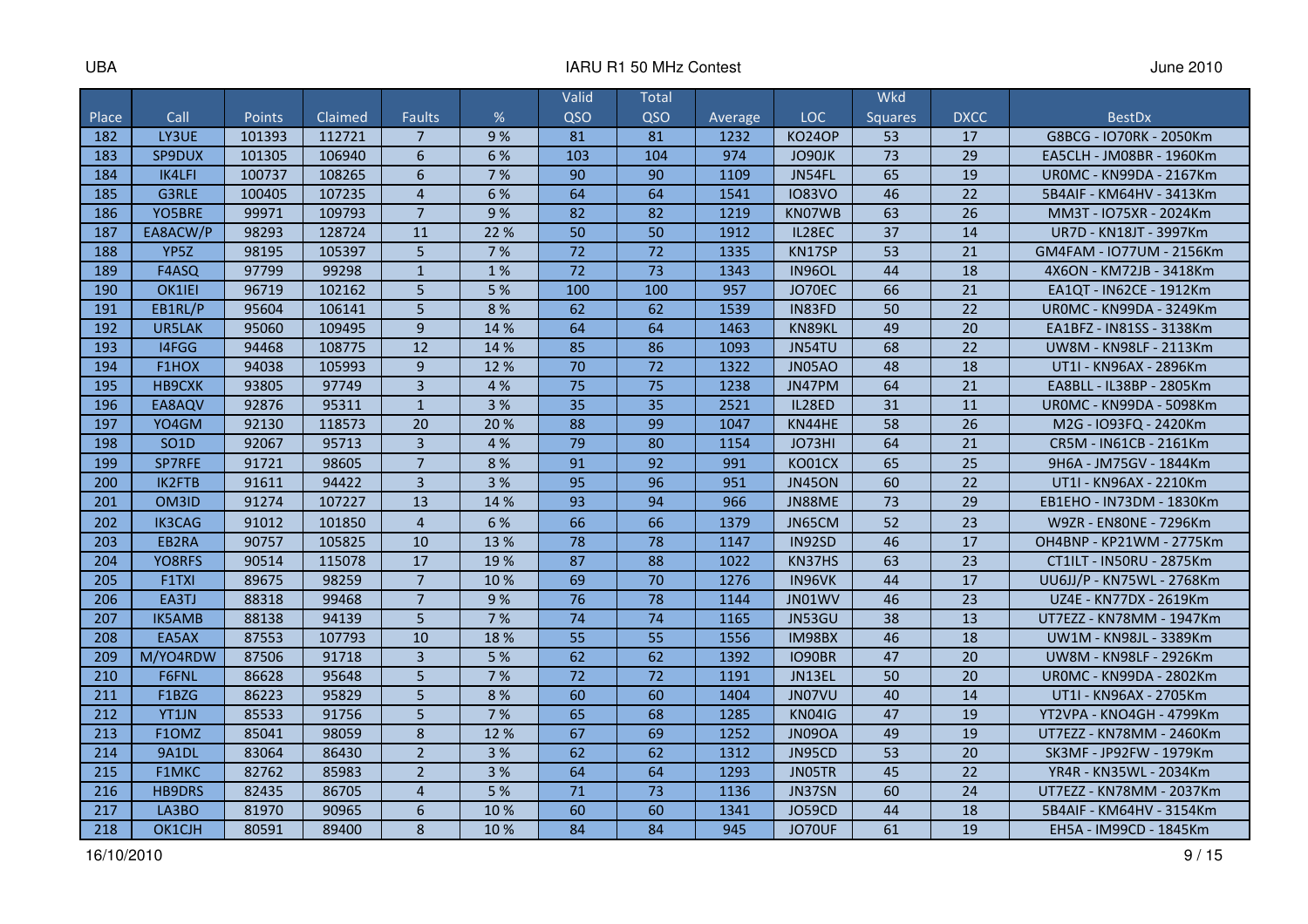#### IARU R1 50 MHz Contest **June 2010**

|       |                    |               |         |                |      | Valid           | <b>Total</b>    |         |               | Wkd            |             |                                 |
|-------|--------------------|---------------|---------|----------------|------|-----------------|-----------------|---------|---------------|----------------|-------------|---------------------------------|
| Place | Call               | <b>Points</b> | Claimed | <b>Faults</b>  | %    | QSO             | QSO             | Average | LOC           | <b>Squares</b> | <b>DXCC</b> | <b>BestDx</b>                   |
| 219   | SP8WJW             | 80001         | 86257   | 5              | 7 %  | 67              | 67              | 1174    | KN09SR        | 55             | 21          | EA5GLN - IM98HF - 2222Km        |
| 220   | YU1KY              | 79757         | 91875   | $\overline{7}$ | 11%  | 62              | 62              | 1258    | KN04ER        | 51             | 25          | SK2T - KP03BU - 2127Km          |
| 221   | F5TMJ/P            | 79039         | 82901   | $\overline{3}$ | 5 %  | 62              | 62              | 1258    | JN03VP        | 49             | 20          | <b>UROMC - KN99DA - 2837Km</b>  |
| 222   | YO5CUQ             | 78857         | 81652   | $\overline{3}$ | 5%   | 61              | 61              | 1293    | KN16TS        | 52             | 24          | G8T - IN79JX - 2146Km           |
| 223   | YO7CWP             | 78788         | 94118   | $\overline{9}$ | 13 % | 70              | 71              | 1112    | KN14VH        | 53             | 26          | GM2T - IO85SS - 2245Km          |
| 224   | PE1IWT             | 78734         | 97811   | 14             | 20 % | 69              | 70              | 1141    | JO32KF        | 47             | 19          | UT1I - KN96AX - 2302Km          |
| 225   | F1FPL              | 77156         | 81712   | $\overline{3}$ | 5 %  | 58              | 58              | 1309    | JN09LE        | 50             | 21          | 5B4AIF - KM64HV - 3028Km        |
| 226   | SQ7DQX             | 77116         | 87728   | 8              | 12 % | 64              | 64              | 1189    | <b>JO91RR</b> | 47             | 15          | CT1ILT - IN50RU - 2447Km        |
| 227   | SP9BRP             | 76933         | 78558   | $\mathbf{1}$   | 1%   | $\overline{73}$ | $\overline{74}$ | 1041    | JO90XA        | 59             | 24          | EA5CLH - JM08BR - 2005Km        |
| 228   | <b>HB9TTY</b>      | 76205         | 79637   | $\overline{4}$ | 2%   | 84              | 184             | 889     | JN36WX        | 59             | 24          | OH9NYW - KP16VJ - 2352Km        |
| 229   | YO9IF              | 75836         | 92827   | 11             | 15 % | 72              | 72              | 1050    | KN25UD        | 54             | 25          | MD6V - IO74QD - 2379Km          |
| 230   | 9A2GA              | 75369         | 78426   | $\overline{2}$ | 3%   | 62              | 62              | 1198    | JN75WR        | 45             | 20          | 5B4AIF - KM64HV - 1856Km        |
| 231   | YO8RNF             | 74783         | 81227   | 5              | 7%   | 68              | 68              | 1081    | KN37EW        | 54             | 21          | G4KUX - IO94BP - 2084Km         |
| 232   | SP6ZJP             | 74457         | 85619   | 9              | 13 % | 69              | 70              | 1061    | <b>JO80VE</b> | 58             | 24          | SV9CVY - KM25KA - 1782Km        |
| 233   | SP6OWY             | 74109         | 84448   | $\overline{7}$ | 10 % | 70              | 71              | 1059    | JO80FU        | 58             | 25          | 5B4AIF - KM64HV - 2200Km        |
| 234   | EA3AYQ             | 72466         | 85349   | 10             | 16 % | 63              | 63              | 1150    | JN11MS        | 38             | 18          | <b>UROMC - KN99DA - 2840Km</b>  |
| 235   | UR5YAF             | 72118         | 75573   | $\overline{4}$ | 8%   | 52              | 52              | 1348    | KN38CH        | 42             | 17          | EB1RL/P - IN83FD - 2364Km       |
| 236   | 2E0XBF             | 71819         | 72938   | $\mathbf{1}$   | 2 %  | 54              | 54              | 1272    | <b>JO01HO</b> | 46             | 17          | 5B4AIF - KM64HV - 3149Km        |
| 237   | EA1AHA             | 71770         | 78903   | $\overline{4}$ | 9%   | 47              | 47              | 1492    | IN73AN        | 35             | 15          | UR5EDU - KN78MK - 3174Km        |
| 238   | GW3ATZ             | 71068         | 74333   | $\overline{2}$ | 3 %  | 61              | 61              | 1141    | <b>IO83LE</b> | 43             | 20          | 5B4AIF - KM64HV - 3446Km        |
| 239   | 9A4VM              | 70956         | 72685   | $\mathbf{1}$   | 2 %  | 62              | 62              | 1141    | JN85FS        | 49             | 20          | EA8AQV - IL28ED - 3423Km        |
| 240   | YO3APJ             | 69870         | 72938   | $\overline{3}$ | 4 %  | 70              | 70              | 983     | KN25SK        | 55             | 25          | <b>EC4CLR - IN80ER - 2412Km</b> |
| 241   | F5BQV              | 69330         | 77072   | 5              | 9%   | 53              | 53              | 1279    | IN87SN        | 44             | 17          | <b>UROMC - KN99DA - 2983Km</b>  |
| 242   | YO5CFI             | 69116         | 72197   | $\overline{2}$ | 4 %  | 52              | 52              | 1312    | KN16WJ        | 43             | 24          | F6KHM - IN78RJ - 2139Km         |
| 243   | YO9GOH             | 68676         | 75535   | 6              | 10%  | 62              | 62              | 1091    | KN25QE        | 47             | 20          | G5B - IO92WS - 2030Km           |
| 244   | <b>IZ2JNN</b>      | 68669         | 71689   | 3              | 5 %  | 62              | 62              | 1108    | JN45PM        | 43             | 15          | <b>UROMC - KN99DA - 2209Km</b>  |
| 245   | IQ <sub>2</sub> CU | 67651         | 75839   | 5              | 8%   | 60              | 60              | 1101    | JN45PM        | 44             | 20          | UW8M - KN98LF - 2261Km          |
| 246   | G8ONK              | 67620         | 73060   | $\overline{3}$ | 6 %  | 52              | 52              | 1275    | <b>IO83MR</b> | 41             | 18          | TA2ZAF - KM69KV - 3085Km        |
| 247   | SM5DXR             | 66689         | 111464  | 33             | 41%  | 79              | 80              | 844     | <b>JO89FO</b> | 52             | 21          | 9A1V - JN82IW - 1854Km          |
| 248   | EA4TF              | 66664         | 77086   | 5              | 14 % | 35              | 35              | 1841    | IM89AT        | 32             | 15          | UW1M - KN98JL - 3495Km          |
| 249   | SP1MVG             | 66621         | 68464   | $\overline{2}$ | 4 %  | 55              | 55              | 1195    | <b>JO74JA</b> | 45             | 18          | EA2DLM - IN91NP - 1798Km        |
| 250   | YO4AAC             | 66486         | 72266   | 6              | 10 % | 59              | 59              | 1106    | KN35XG        | 51             | 28          | CT1ILT - IN50RU - 2980Km        |
| 251   | <b>IK5PVX</b>      | 66459         | 70162   | $\overline{3}$ | 5 %  | 57              | 57              | 1144    | JN53RW        | 45             | 19          | 5B4AIF - KM64HV - 2070Km        |
| 252   | <b>PAOFEI</b>      | 66418         | 70591   | 3              | 6 %  | 50              | 50              | 1308    | JO33BC        | 35             | 15          | UU9A - KN64SM - 2205Km          |
| 253   | UT1IA              | 65921         | 77527   | $\overline{7}$ | 16 % | 45              | 45              | 1432    | KN87VX        | 41             | 20          | EA1QT - IN62CE - 3583Km         |
| 254   | OK1VUB/P           | 65699         | 74122   | 8              | 12 % | 66              | 67              | 978     | <b>JO70NJ</b> | 54             | 18          | 5B4AIF - KM64HV - 2229Km        |
| 255   | YO5PLD             | 64156         | 68311   | $\overline{3}$ | 6 %  | 51              | 51              | 1227    | KN17WW        | 40             | 19          | G8T - IN79JX - 2123Km           |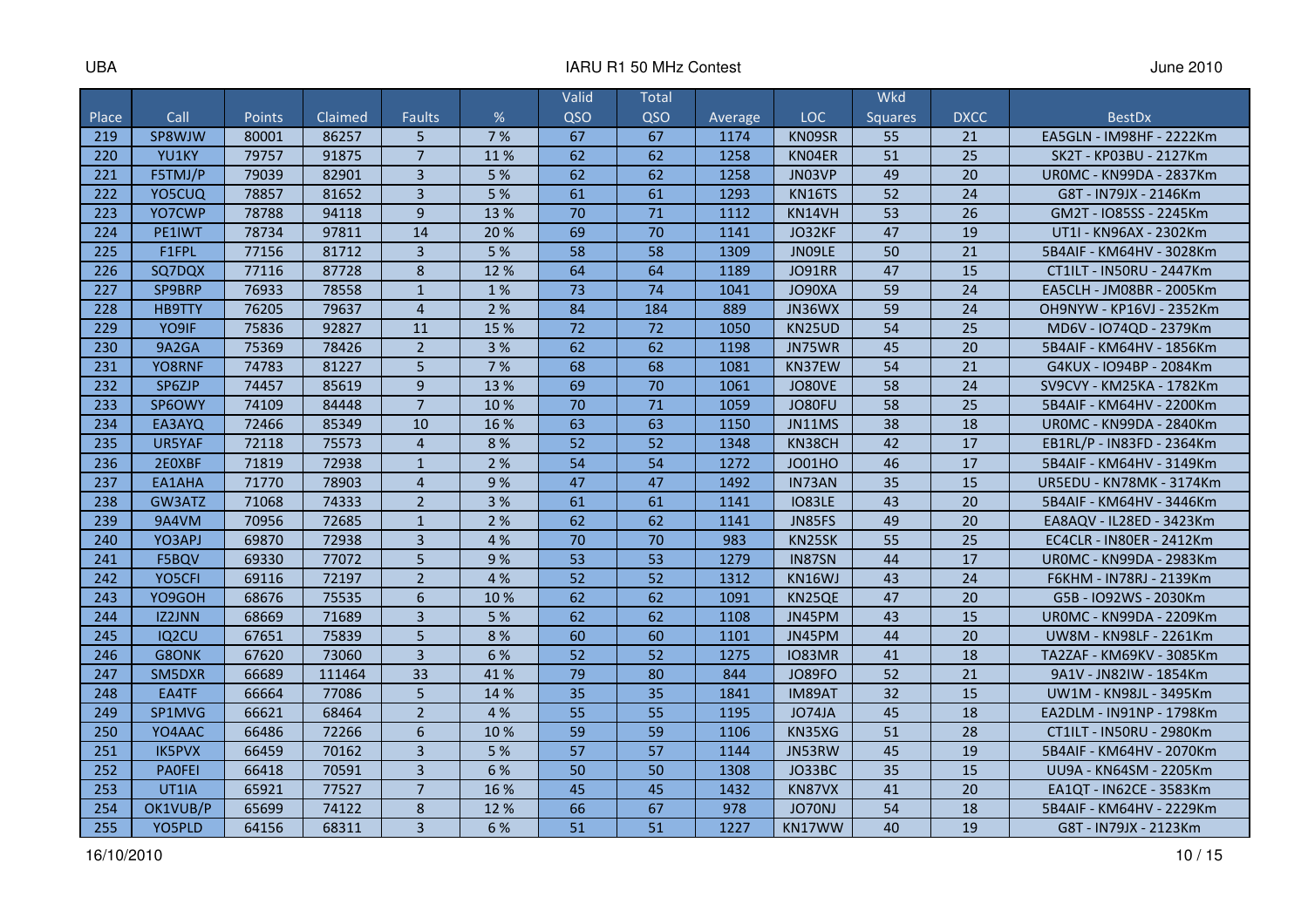#### IARU R1 50 MHz Contest **June 2010**

|       |               |        |         |                |      | Valid           | <b>Total</b> |         |                     | <b>Wkd</b>     |             |                           |
|-------|---------------|--------|---------|----------------|------|-----------------|--------------|---------|---------------------|----------------|-------------|---------------------------|
| Place | Call          | Points | Claimed | <b>Faults</b>  | %    | QSO             | QSO          | Average | LOC                 | <b>Squares</b> | <b>DXCC</b> | <b>BestDx</b>             |
| 256   | <b>OE3RTB</b> | 63735  | 68566   | 3              | 5 %  | 56              | 56           | 1134    | JN88ER              | 45             | 18          | EA5GLN - IM98HF - 1840Km  |
| 257   | LA9TY         | 63520  | 66689   | $\overline{2}$ | 4 %  | 44              | 45           | 1405    | JO38IK              | 36             | 16          | 5B4AIF - KM64HV - 3239Km  |
| 258   | DJ6TK         | 63462  | 83643   | 14             | 23 % | 62              | 62           | 1002    | <b>JO44RT</b>       | 50             | 22          | IQ8HP/8 - JM78WO - 1866Km |
| 259   | <b>S56U</b>   | 63191  | 68155   | $\overline{4}$ | 6 %  | 66              | 66           | 936     | JN76JC              | 50             | 19          | UW1M - KN98JL - 1822Km    |
| 260   | 9A2BW         | 62739  | 70077   | 5              | 9%   | 53              | 54           | 1153    | JN83GJ              | 46             | 19          | OH1VR - KP11ST - 2099Km   |
| 261   | EA3OR         | 62311  | 65846   | $\overline{3}$ | 7%   | 42              | 42           | 1455    | JN01MD              | 37             | 19          | OH8TV - KP24GQ - 3016Km   |
| 262   | EA2DOT        | 61531  | 83434   | 12             | 21%  | 58              | 58           | 1040    | IN92TD              | 46             | 20          | UU6JJ/P - KN75WL - 2908Km |
| 263   | I4JEE         | 60529  | 68211   | 6              | 10 % | 58              | 60           | 1026    | JN54TU              | 46             | 19          | UW8M - KN98LF - 2113Km    |
| 264   | OH8TV         | 60330  | 79448   | 11             | 25 % | 44              | 44           | 1330    | KP24GQ              | 34             | 17          | EA3EDY - JN01KW - 2940Km  |
| 265   | EA3FLX        | 59813  | 74455   | 11             | 22 % | 51              | 51           | 1173    | JN01UF              | 40             | 18          | UR0MC - KN99DA - 2966Km   |
| 266   | EA7IBK        | 58369  | 1845734 | $\overline{2}$ | 6 %  | 33              | 33           | 1720    | IM86TU              | 29             | 15          | UZ5U - KO71BI - 3284Km    |
| 267   | SN07RQH       | 57222  | 58428   | $\overline{7}$ | 14 % | 50              | 50           | 1114    | JO90TC              | 40             | 24          | EA3WD - JNO1XK - 3515Km   |
| 268   | SP8NR         | 56866  | 56866   | $\Omega$       | 0%   | 47              | 47           | 1184    | KO12NA              | 39             | 24          | AN6SS - JM19NW - 2036Km   |
| 269   | UW4SU         | 56799  | 58944   | $\overline{2}$ | 4 %  | 52              | 52           | 1062    | KN <sub>28</sub> IW | 42             | 19          | MD2C - IO74TI - 2079Km    |
| 270   | <b>EA8CTK</b> | 56718  | 70757   | $\overline{4}$ | 16 % | 25              | 25           | 2106    | <b>IL18NI</b>       | 22             | 12          | UR7D - KN18JT - 4063Km    |
| 271   | YT1MA         | 56228  | 73971   | 15             | 23 % | 64              | 64           | 852     | JN95XD              | 45             | 20          | MD6V - IO74QD - 2019Km    |
| 272   | G4JSR         | 55795  | 60342   | $\overline{3}$ | 7 %  | 44              | 44           | 1232    | <b>IO82XL</b>       | 34             | 13          | IQ8HP/8 - JM78WO - 2069Km |
| 273   | YO8BGE        | 55696  | 64230   | 5              | 10 % | 49              | 49           | 1096    | KN36HW              | 44             | 22          | EA5GLN - IM98HF - 2472Km  |
| 274   | SP5XMU        | 55646  | 62155   | 5              | 9%   | 53              | 53           | 1028    | KO02LG              | 45             | 19          | 5B4AIF - KM64HV - 2143Km  |
| 275   | I1CRB         | 55402  | 65007   | 9              | 15 % | 62              | 62           | 861     | JN45AN              | 44             | 16          | UT7EZZ - KN78MM - 2062Km  |
| 276   | <b>E78CB</b>  | 54372  | 75147   | 10             | 20%  | 51              | 51           | 1048    | JN92ER              | 43             | 20          | EC4CLR - IN80ER - 1834Km  |
| 277   | YO2MBG        | 54329  | 60534   | $\overline{4}$ | 9%   | 43              | 43           | 1220    | KN06QE              | 38             | 19          | MD6V - IO74QD - 2037Km    |
| 278   | OE3REC/P      | 53840  | 56535   | $\overline{2}$ | 4 %  | 50              | 50           | 1073    | JN77KR              | 44             | 19          | 5B4AIF - KM64HV - 2049Km  |
| 279   | OK1MO         | 53782  | 60668   | 5              | 10%  | 47              | 48           | 1114    | <b>JO60EC</b>       | 43             | 16          | UU6JJ/P - KN75WL - 1821Km |
| 280   | PA7AL         | 53629  | 55192   | $\mathbf{1}$   | 3 %  | 37              | 37           | 1415    | <b>JO23VG</b>       | 29             | 12          | UT7EZZ - KN78MM - 2103Km  |
| 281   | G3ZOD         | 53605  | 53605   | $\mathbf 0$    | 0%   | 35              | 35           | 1481    | <b>IO83WJ</b>       | 29             | 18          | UZ4E - KN77DX - 2605Km    |
| 282   | SQ9ACK        | 50079  | 53888   | 3              | 7 %  | 43              | 43           | 1132    | <b>JO90IA</b>       | 36             | 15          | 5B4AIF - KM64HV - 2026Km  |
| 283   | <b>HB9HFN</b> | 49491  | 51128   | $\mathbf{1}$   | 3 %  | 36              | 36           | 1334    | JN36MS              | 32             | 20          | UW8M - KN98LF - 2386Km    |
| 284   | SQ3MU         | 49461  | 51139   | $\mathbf{1}$   | 2 %  | 42              | 42           | 1158    | JO72PR              | 33             | 13          | TA2ZAF - KM69KV - 1955Km  |
| 285   | SO1RON        | 49133  | 59094   | 8              | 16 % | 50              | 50           | 956     | JO73FL              | 41             | 18          | ED2C - IN82OR - 1744Km    |
| 286   | G8HGN         | 49032  | 49032   | $\Omega$       | 0%   | $\overline{36}$ | 36           | 1334    | <b>JO01FO</b>       | 30             | 13          | UU9A - KN64SM - 2557Km    |
| 287   | SQ1K          | 48783  | 55620   | 5              | 12 % | 40              | 40           | 1191    | JO73WH              | 32             | 15          | EA1ASC - IN70DX - 2118Km  |
| 288   | EA1MI         | 47086  | 47086   | $\Omega$       | 0%   | 26              | 26           | 1689    | IN70XW              | 20             | 9           | UR5EDU - KN78MK - 3163Km  |
| 289   | SP7AWG        | 45296  | 114129  | 59             | 59 % | 100             | 100          | 453     | J091LO              | 74             | 32          | EA1FAQ - IN71PN - 2112Km  |
| 290   | <b>OE1TKW</b> | 44990  | 49276   | $\overline{4}$ | 10 % | 41              | 42           | 1059    | <b>JN88DF</b>       | 36             | 17          | SM2EKM - KP05UW - 1995Km  |
| 291   | DH5MM         | 44695  | 50182   | $\overline{4}$ | 11%  | 38              | 38           | 1144    | JO52TD              | 35             | 22          | TA2ZAF - KM69KV - 2119Km  |
| 292   | DL1DTC        | 44415  | 51991   | $\overline{4}$ | 11%  | 35              | 36           | 1231    | JO42KA              | 30             | 11          | UW8M - KN98LF - 2170Km    |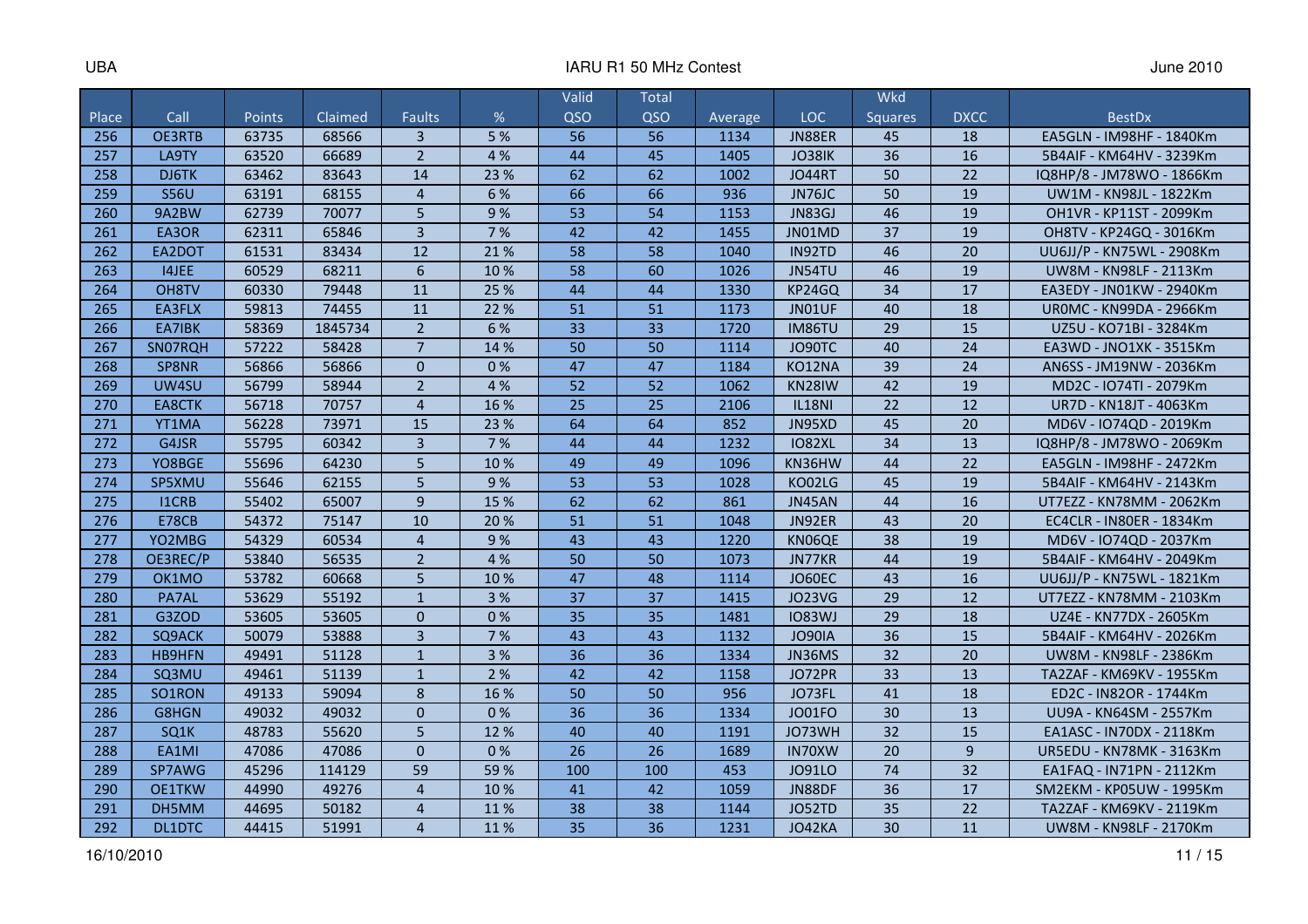#### IARU R1 50 MHz Contest **June 2010**

|       |               |        |         |                |      | Valid           | Total           |         |               | <b>Wkd</b>     |             |                           |
|-------|---------------|--------|---------|----------------|------|-----------------|-----------------|---------|---------------|----------------|-------------|---------------------------|
| Place | Call          | Points | Claimed | <b>Faults</b>  | %    | QSO             | QSO             | Average | <b>LOC</b>    | <b>Squares</b> | <b>DXCC</b> | <b>BestDx</b>             |
| 293   | EA7CU         | 43208  | 50128   | $\overline{3}$ | 11%  | 28              | 28              | 1478    | <b>IM86SU</b> | 22             | 13          | UZ5U - KO71BI - 3289Km    |
| 294   | EA1HUZ        | 42537  | 51943   | $\overline{7}$ | 21%  | 33              | 33              | 1289    | IN81KT        | 25             | 13          | UT7QF - KN77MV - 3051Km   |
| 295   | HB9ESS        | 41746  | 44048   | $\overline{2}$ | 5 %  | 38              | 39              | 1098    | <b>JN47CO</b> | 28             | 10          | UT1I - KN96AX - 2238Km    |
| 296   | YO9AGN        | 41604  | 49612   | $\overline{7}$ | 17%  | 41              | 41              | 984     | KN35JD        | 33             | 16          | AO3L - JN12IK - 1950Km    |
| 297   | EA2CTB        | 41338  | 45372   | $\overline{2}$ | 7%   | $\overline{28}$ | 28              | 1426    | IN82PU        | 24             | 12          | UW8M - KN98LF - 3259Km    |
| 298   | <b>IK4MFM</b> | 41040  | 48112   | 5              | 14 % | 34              | 35              | 1207    | <b>JN54UI</b> | 25             | 10          | US0LW - KO80EE - 1961Km   |
| 299   | LZ2UZ         | 40987  | 54025   | 9              | 22 % | 39              | 40              | 1022    | KN33XE        | 33             | 17          | AN6SS - JM19NW - 2090Km   |
| 300   | YO4FEO        | 40675  | 58484   | 10             | 22 % | 45              | 45              | 865     | KN45JD        | 37             | 19          | G0VHF/P - JO01PU - 2144Km |
| 301   | SM6MVE        | 40320  | 49430   | 5              | 17%  | 29              | 30              | 1329    | JO67KW        | 21             | 9           | UU6JJ/P - KN75WL - 2087Km |
| 302   | YO9IXC        | 38565  | 39350   | $\mathbf{1}$   | 3 %  | 30              | 30              | 1259    | <b>KN35II</b> | 29             | 17          | G4DEZ - JO03AE - 2106Km   |
| 303   | F8BTF         | 38165  | 45444   | 5              | 16 % | 32              | 32              | 1164    | <b>JN16OQ</b> | 27             | 11          | UT1I - KN96AX - 2629Km    |
| 304   | EC1DMY        | 37905  | 55433   | 10             | 30%  | 33              | 33              | 1106    | <b>IN82SL</b> | 24             | 10          | UT7EZZ - KN78MM - 2968Km  |
| 305   | SP6LB         | 37624  | 46373   | 6              | 15 % | 38              | 39              | 990     | <b>JO70UU</b> | 35             | 15          | EB1EHO - IN73DM - 1804Km  |
| 306   | <b>I2FUM</b>  | 37409  | 37409   | $\Omega$       | 0%   | 40              | 40              | 905     | JN45MT        | 35             | 16          | UX0FF - KN45KJ - 1540Km   |
| 307   | SQ3MZM        | 37386  | 39572   | $\overline{2}$ | 7%   | 30              | 30              | 1212    | JO72PS        | 27             | 12          | 5B4AIF - KM64HV - 2412Km  |
| 308   | SM4EPR        | 37355  | 39651   | $\overline{2}$ | 7 %  | 28              | 28              | 1278    | <b>JO79PO</b> | 22             | 14          | 9H6A - JM75GV - 2637Km    |
| 309   | SP9CCA        | 37049  | 43991   | 5              | 15 % | 33              | 33              | 1123    | JN99NQ        | 25             | 12          | G8T - IN79JX - 1738Km     |
| 310   | <b>9A6C</b>   | 36765  | 46494   | $\overline{7}$ | 18 % | 39              | 39              | 917     | JN83FM        | 32             | 16          | MD2C - IO74TI - 1929Km    |
| 311   | YO5DAS        | 35855  | 40015   | $\overline{3}$ | 10 % | 30              | 30              | 1195    | KN17DO        | 26             | 13          | 4Z4TL - KM72KD - 2021Km   |
| 312   | G8BVJ         | 34860  | 34860   | $\mathbf{1}$   | 3 %  | 29              | 35              | 1144    | <b>IO92VH</b> | 26             | 15          | YO8KGA - KN27SK - 1912Km  |
| 313   | SP1RKT        | 34742  | 38557   | $\overline{3}$ | 10%  | 30              | 30              | 1117    | JO84EK        | 25             | 8           | IQ8HP/8 - JM78WO - 1762Km |
| 314   | F8CZI         | 33328  | 34006   | $\mathbf{1}$   | 3 %  | 31              | 31              | 1043    | JN37PO        | 27             | 15          | SK2T - KP03BU - 1969Km    |
| 315   | YO2LHD        | 33251  | 38070   | $\overline{3}$ | 11%  | 28              | 28              | 1188    | KN05WQ        | 26             | 13          | MD6V - IO74QD - 2101Km    |
| 316   | IZ1DXS        | 32909  | 49110   | 10             | 29 % | 35              | 35              | 940     | JN35UA        | 29             | 11          | UU6JJ/P - KN75WL - 2195Km |
| 317   | SN07DEM       | 31001  | 31001   | $\Omega$       | 0%   | 26              | 26              | 1150    | JO90XB        | 25             | 16          | EB2BXL - IN83SH - 1859Km  |
| 318   | GOLJD/P       | 30981  | 31012   | $\mathbf{1}$   | 4 %  | 26              | 26              | 1184    | JO01FJ        | 24             | 10          | YT1AR - KN03HR - 1729Km   |
| 319   | HB9EMS        | 30093  | 33626   | 3              | 10%  | 31              | 31              | 969     | JN47KN        | 31             | 17          | UU9A - KN64SM - 1926Km    |
| 320   | F5JJA         | 29856  | 34463   | $\overline{2}$ | 10 % | 20              | 20              | 1408    | JN08GM        | 19             | 12          | 5B4AIF - KM64HV - 3032Km  |
| 321   | SA6AFQ        | 29562  | 36209   | $\overline{4}$ | 20%  | 20              | 20              | 1376    | <b>JO68EP</b> | 16             | 9           | 5B4AIF - KM64HV - 3032Km  |
| 322   | G6CSY         | 28370  | 42328   | 9              | 25 % | 36              | 36              | 741     | JO01bj        | 30             | 15          | SM2PYN - KP15LW - 2064Km  |
| 323   | <b>I1REG</b>  | 27870  | 30111   | $\overline{2}$ | 8%   | $\overline{25}$ | $\overline{25}$ | 1051    | <b>JN44NS</b> | 21             | 14          | UZ5U - KO71BI - 1985Km    |
| 324   | YO3DEX        | 27807  | 48338   | 15             | 39 % | 37              | 38              | 719     | KN34BI        | 32             | 18          | AO3L - JN12IK - 1898Km    |
| 325   | SA3BGM        | 27445  | 29357   | $\mathbf{1}$   | 5 %  | 20              | 20              | 1309    | <b>JP80OQ</b> | 18             | 11          | G8T - IN79JX - 1836Km     |
| 326   | <b>S59GS</b>  | 27366  | 27366   | $\Omega$       | 0%   | 20              | 20              | 1319    | <b>JN7500</b> | 16             | 6           | 5B4AIF - KM64HV - 1891Km  |
| 327   | EA7BYM        | 27010  | 30314   | $\overline{2}$ | 18%  | 11              | 11              | 2130    | <b>IM66UM</b> | 10             | 5           | UR5EDU - KN78MK - 3588Km  |
| 328   | US2YW         | 26977  | 29741   | $\overline{2}$ | 7 %  | 27              | 27              | 964     | KN28XG        | 25             | 15          | GM2T - IO85SS - 2097Km    |
| 329   | <b>IV3APH</b> | 26603  | 27735   | $\mathbf{1}$   | 4 %  | 28              | 28              | 950     | JN66PD        | 21             | 10          | 5B4AIF - KM64HV - 2049Km  |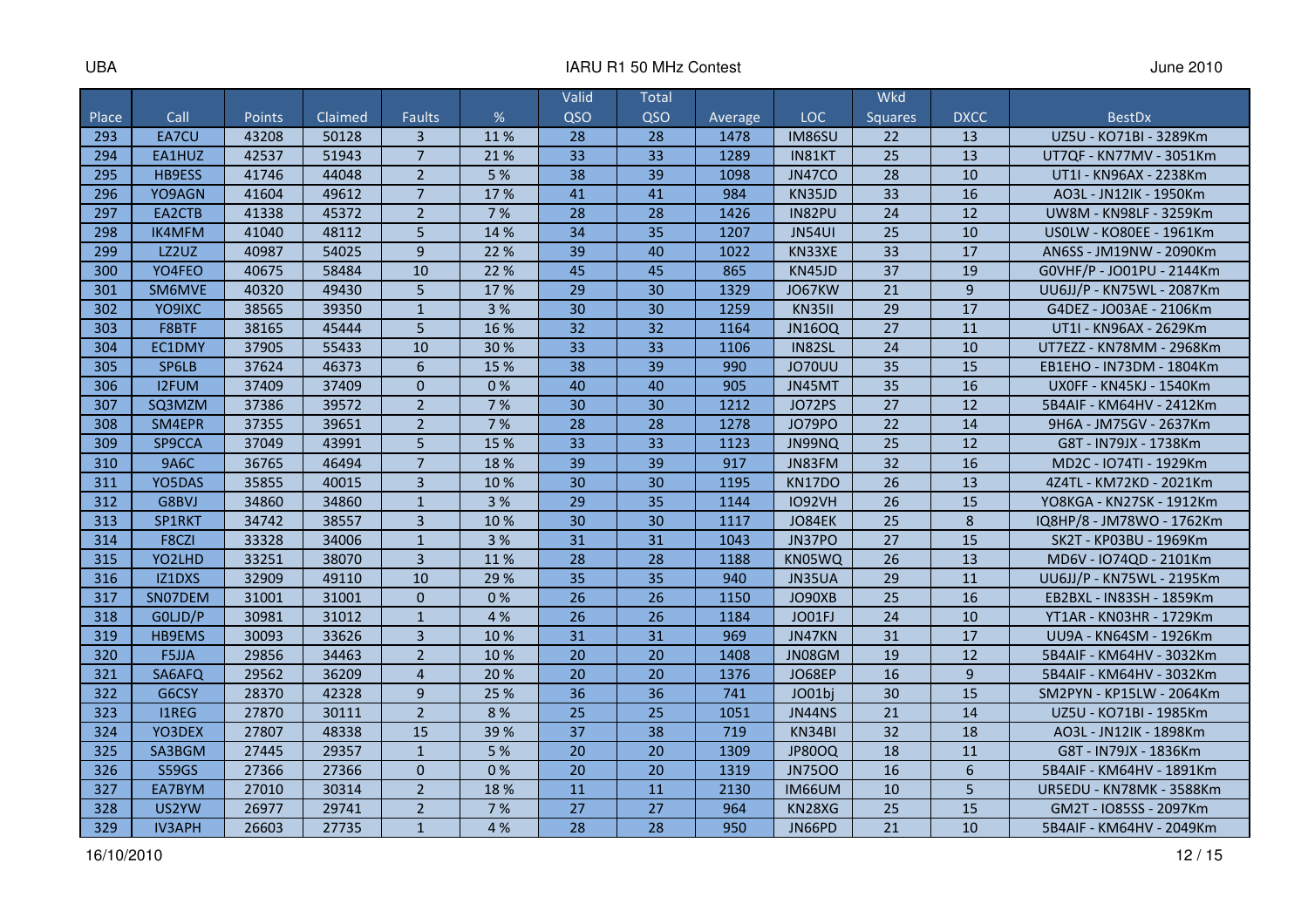|       |               |        |                |                |      | Valid           | Total           |         |               | <b>Wkd</b>     |                |                                |
|-------|---------------|--------|----------------|----------------|------|-----------------|-----------------|---------|---------------|----------------|----------------|--------------------------------|
| Place | Call          | Points | <b>Claimed</b> | <b>Faults</b>  | %    | OSO             | QSO             | Average | <b>LOC</b>    | <b>Squares</b> | <b>DXCC</b>    | <b>BestDx</b>                  |
| 330   | YO2LXW        | 26424  | 33146          | 5              | 20%  | 25              | 25              | 998     | KN15KS        | 23             | 15             | LA/LZ3HI - JP50OG - 1786Km     |
| 331   | <b>SP10</b>   | 26417  | 26417          | $\Omega$       | 0%   | 21              | 21              | 1204    | JO73GK        | 20             | 12             | 9H6A - JM75GV - 1951Km         |
| 332   | <b>IK4XQT</b> | 25917  | 27089          | $\mathbf{1}$   | 5 %  | 21              | 21              | 1234    | JN54QJ        | 14             | $\overline{7}$ | GM2T - IO85SS - 1599Km         |
| 333   | IZ3KMY        | 25845  | 29944          | $\overline{3}$ | 14 % | $\overline{22}$ | $\overline{22}$ | 1137    | <b>JN55NI</b> | 15             | 9              | UU9A - KN64SM - 1762Km         |
| 334   | EA2RW         | 25282  | 303216         | $\Omega$       | 0%   | 14              | 14              | 1718    | IN82SM        | 12             | 8              | UT7QF - KN77MV - 2968Km        |
| 335   | YT3PDT        | 25230  | 32586          | 6              | 21%  | 29              | 29              | 866     | KN04LI        | 24             | 13             | GM2T - IO85SS - 2082Km         |
| 336   | S511          | 24584  | 28581          | $\overline{4}$ | 16 % | 25              | 25              | 983     | JN76TN        | 21             | $\overline{7}$ | EA7HG - IM87CS - 1868Km        |
| 337   | G4HHJ         | 24341  | 25314          | $\mathbf{1}$   | 5 %  | 18              | 19              | 1279    | <b>IO91US</b> | 18             | 9              | UX0FF - KN45KJ - 2243Km        |
| 338   | YT9A          | 24221  | 24221          | $\mathbf{0}$   | 0%   | 17              | 17              | 1318    | KN04BO        | 16             | 9              | GM4FAM - IO77UM - 2209Km       |
| 339   | OK2UFU        | 23873  | 27817          | $\overline{3}$ | 12 % | 24              | 24              | 946     | JN79TJ        | 20             | 12             | TA2ZAF - KM69KV - 1719Km       |
| 340   | sp9coo        | 23277  | 27741          | $\overline{4}$ | 17%  | 24              | 24              | 970     | jo90ga        | 22             | 12             | EA1YO - IN73XI - 1867Km        |
| 341   | F8DYD         | 23218  | 29579          | $\overline{4}$ | 20 % | 20              | 20              | 1128    | JN06DO        | 17             | 11             | UT7Y - KN27PX - 1884Km         |
| 342   | G1WKS         | 23068  | 32079          | 5              | 23 % | 22              | 22              | 990     | JO01CE        | 22             | 12             | IQ8HPT - JM78WA - 1911Km       |
| 343   | <b>IW2CAM</b> | 22910  | 24914          | $\overline{2}$ | 11%  | 19              | 19              | 1163    | JN45RP        | 18             | 12             | 5B4AIF - KM64HV - 2288Km       |
| 344   | I1DXD         | 21756  | 25556          | $\overline{3}$ | 14 % | 21              | 22              | 967     | JN44LK        | 20             | 11             | UV5U - KO50CO - 1730Km         |
| 345   | EA5DFE        | 21486  | 22994          | $\mathbf{1}$   | 6 %  | 16              | 16              | 1249    | IM97NX        | 13             | 8              | MD6V - IO74QD - 1821Km         |
| 346   | 9A7KFF        | 20650  | 31081          | $6\phantom{1}$ | 24 % | 24              | 25              | 791     | <b>JN75OC</b> | 22             | 10             | UW8M - KN98LF - 1838Km         |
| 347   | OE1TGW/3      | 20139  | 20139          | $\mathbf 0$    | 0%   | 14              | 14              | 1339    | JN77KR        | 13             | 6              | UROMC - KN99DA - 1729Km        |
| 348   | <b>IK3PQG</b> | 19568  | 20479          | $\mathbf{1}$   | 6 %  | 17              | 17              | 1140    | JN55PM        | 14             | 7              | <b>UROMC - KN99DA - 2063Km</b> |
| 349   | F5PVK         | 19516  | 21052          | $\mathbf{1}$   | 7 %  | 15              | 15              | 1213    | JN19HU        | 12             | 5              | IQ8HP/P - JM78WO - 1633Km      |
| 350   | SP7HGT        | 17546  | 18664          | $\mathbf{1}$   | 7 %  | 15              | 15              | 1034    | KO12SQ        | 14             | $\overline{7}$ | AO3T - JN11AK - 2041Km         |
| 351   | SP6T          | 16536  | 20088          | $\overline{2}$ | 13 % | 15              | 15              | 991     | <b>JO80QX</b> | 13             | 8              | EB2RA - IN92SD - 1674Km        |
| 352   | <b>MODZB</b>  | 16306  | 17919          | $\mathbf{1}$   | 8%   | 12              | 12              | 1359    | <b>JO02IS</b> | 12             | 9              | IT9BLB - JM68QE - 1893Km       |
| 353   | YO2BPZ        | 16275  | 19224          | $\overline{2}$ | 13 % | 15              | 15              | 1010    | <b>KN15IQ</b> | 13             | 11             | G5B - IO92WS - 1826Km          |
| 354   | EA5HJO        | 16254  | 19583          | $\overline{2}$ | 20 % | 10              | 10              | 1463    | IM98RE        | 9              | $\overline{7}$ | PC06M - J021RM - 7037Km        |
| 355   | <b>GOHFX</b>  | 16111  | 24533          | $\overline{4}$ | 21%  | 19              | 19              | 848     | <b>IO81VH</b> | 17             | 10             | UM5TA - KO78ME - 2474Km        |
| 356   | M0OZH         | 16087  | 20244          | $\overline{3}$ | 21 % | 14              | 14              | 1142    | JO01MH        | 13             | 8              | 9H6A - JM75GV - 2023Km         |
| 357   | YO2LSP        | 15951  | 15951          | $\Omega$       | 0%   | 11              | 11              | 1302    | <b>KN05OS</b> | 10             | $\overline{7}$ | MD6V - IO74QD - 2054Km         |
| 358   | GM3JYP/A      | 15924  | 16662          | $\mathbf{1}$   | 10%  | 10              | 10              | 1309    | IO77FU        | 9              | 6              | UW8M - KN98LF - 3096Km         |
| 359   | YP2W          | 15403  | 16522          | $\mathbf{1}$   | 8%   | 12              | 12              | 1118    | <b>KN05OS</b> | 12             | 10             | MD6V - IO74QD - 2054Km         |
| 360   | EA3FAX        | 15315  | 17819          | $\mathbf{1}$   | 8%   | 12              | 12              | 1155    | <b>JN12NI</b> | 12             | $\overline{7}$ | UROMC - KN99DA - 2803Km        |
| 361   | YO2LSK        | 15158  | 19862          | $\overline{4}$ | 27 % | 15              | 15              | 918     | <b>KN15IQ</b> | 14             | 11             | G3Z - IO82NN - 2000Km          |
| 362   | F5JJE         | 14730  | 16401          | $\mathbf{1}$   | 9%   | 11              | 11              | 1339    | IN95JV        | 11             | 8              | UT1I - KN96AX - 2979Km         |
| 363   | EA2AVM        | 14474  | 14474          | $\Omega$       | 0%   | 10              | 10              | 1275    | <b>IN82QU</b> | 10             | 8              | UR7D - KN18JT - 2067Km         |
| 364   | <b>IC8TEM</b> | 13437  | 14908          | 5              | 1%   | 14              | 380             | 878     | JN70CN        | 11             | 8              | YL2TQ - KO37LK - 2087Km        |
| 365   | EA2MH         | 13187  | 13187          | $\Omega$       | 0%   | 9               | 9               | 1307    | IN92RE        | 9              | $\overline{7}$ | UZ5U - KO71BI - 2799Km         |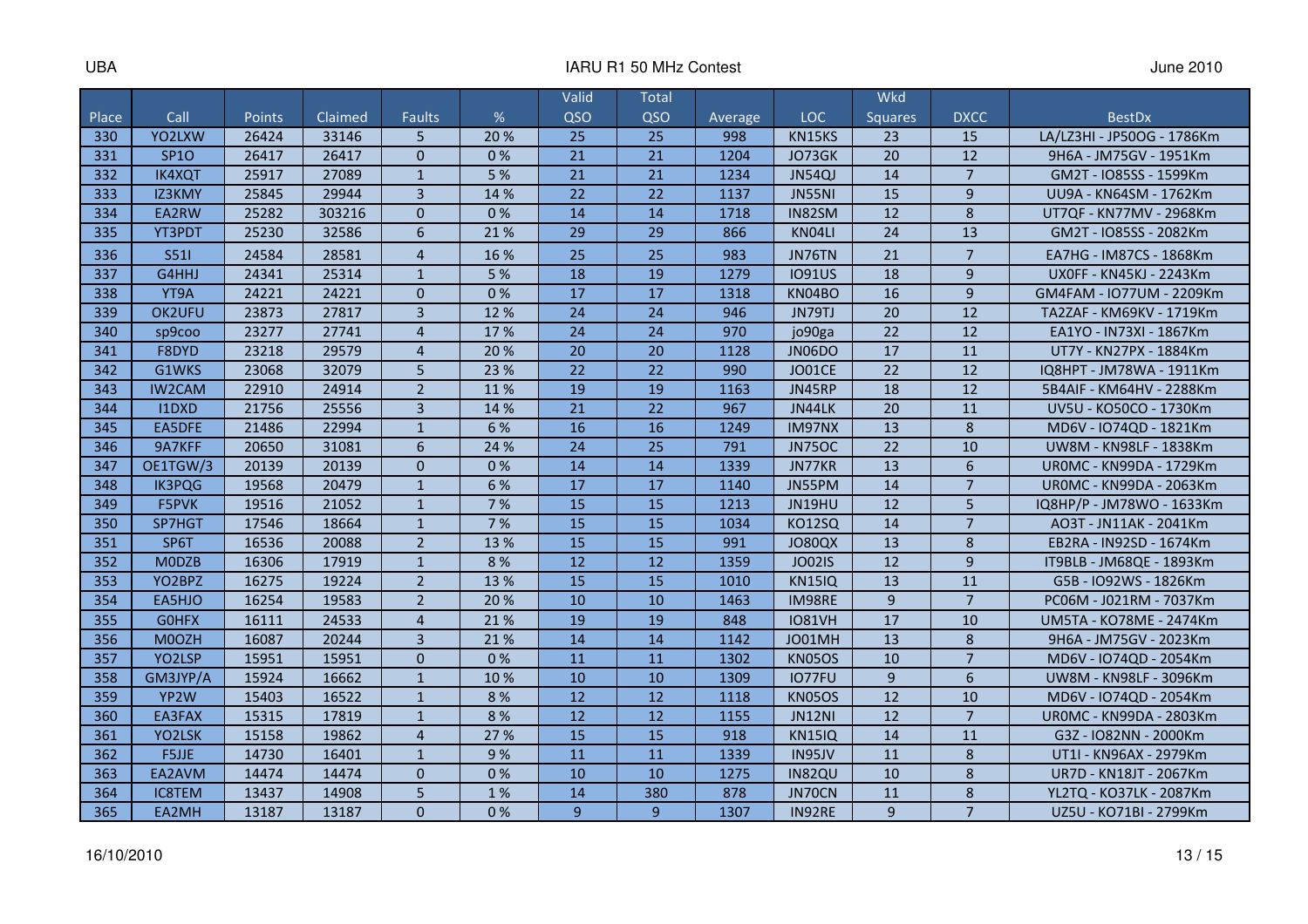|       |                     |             |         |                |       | Valid                 | <b>Total</b>          |          |               | <b>Wkd</b>     |                |                                 |
|-------|---------------------|-------------|---------|----------------|-------|-----------------------|-----------------------|----------|---------------|----------------|----------------|---------------------------------|
| Place | Call                | Points      | Claimed | Faults         | %     | QSO                   | QSO                   | Average  | <b>LOC</b>    | <b>Squares</b> | <b>DXCC</b>    | <b>BestDx</b>                   |
| 366   | SP5DDJ              | 12276       | 13364   | $\mathbf{1}$   | 10 %  | 10                    | 10                    | 1084     | KO02MA        | 9              | 5              | IF9/I2ADN - JM67EW - 1706Km     |
| 367   | F4JIL               | 11933       | 26839   | 12             | 50 %  | 24                    | 24                    | 497      | JN28PC        | 22             | 13             | UZ0U - KO50EG - 1831Km          |
| 368   | EA4XT               | 11773       | 198360  | $\overline{4}$ | 33 %  | 12                    | 12                    | 886      | IN80WB        | 10             | $\overline{7}$ | UZ2I - KN86IU - 3190Km          |
| 369   | OM3ZBG              | 11708       | 20132   | 6              | 40 %  | 15                    | 15                    | 680      | KN08OX        | 15             | 10             | MD6V - IO74QD - 1864Km          |
| 370   | SP3QYQ              | 11451       | 14946   | $\overline{3}$ | 23 %  | 13                    | 13                    | 817      | <b>JO83JD</b> | 12             | 9              | MD6V - IO74QD - 1411Km          |
| 371   | YO <sub>2</sub> LEL | 10629       | 10629   | $\Omega$       | 0%    | 6                     | 6                     | 1499     | <b>KN05OS</b> | 5              | $\overline{3}$ | G8T - IN79JX - 2014Km           |
| 372   | YO5AYT              | 10506       | 20052   | 6              | 33 %  | 18                    | 18                    | 584      | <b>KN16SQ</b> | 17             | 9              | G8T - IN79JX - 2143Km           |
| 373   | YO <sub>2</sub> GL  | 10154       | 10154   | $\Omega$       | 0%    | $\mathbf{q}$          | 9                     | 1081     | KN05PS        | 9              | $\overline{7}$ | 4Z4BS - KM72KC - 1916Km         |
| 374   | <b>IW2FND</b>       | 10107       | 10107   | $\Omega$       | 0%    | $\overline{9}$        | 9                     | 944      | JN55EB        | 9              | 8              | US0LW - KO80ee - 2019Km         |
| 375   | G6NHU               | 9998        | 9998    | $\Omega$       | 0%    | $\overline{9}$        | 9                     | 922      | <b>JO01OU</b> | 8              | $\overline{7}$ | YT1AR - KN03HR - 1701Km         |
| 376   | GM1J                | 9954        | 9954    | $\Omega$       | 0%    | 12                    | 12                    | 687      | <b>IO85RW</b> | 10             | 6              | 9A7B - JN83HG - 1960Km          |
| 377   | SM5CSS              | 9752        | 9752    | $\Omega$       | 0%    | 6                     | 6                     | 1342     | <b>JO89LS</b> | 6              | 5              | <b>UR5FAV - KN45KJ - 1784Km</b> |
| 378   | <b>PE5EDW</b>       | 9227        | 27      | $\mathbf{1}$   | 11%   | $\overline{9}$        | 9                     | 917      | JO22JL        | 9              | 6              | YT1W - KN03CV - 1484Km          |
| 379   | YO2LCP              | 8900        | 10629   | $\mathbf{1}$   | 17%   | 6                     | 6                     | 1211     | <b>KN05OS</b> | 5              | $\overline{3}$ | G8T - IN79JX - 2014Km           |
| 380   | OK1FAI              | 8745        | 8745    | $\Omega$       | 0%    | 8                     | 8                     | 997      | <b>JO700A</b> | 8              | $\overline{7}$ | TA2ZAF - KM69KV - 1782Km        |
| 381   | EA1GFY              | 8425        | 8425    | $\Omega$       | 0%    | 6                     | 6                     | 1094     | IN82SL        | 6              | 5              | UR7D - KN18JT - 2074Km          |
| 382   | YO <sub>2</sub> UH  | 7373        | 8523    | $\overline{1}$ | 14 %  | $\overline{7}$        | $\overline{7}$        | 1053     | <b>KN15IQ</b> | $\overline{7}$ | 6              | PA6V - JO22GE - 1506Km          |
| 383   | <b>EC5CFV</b>       | 7091        | 7461    | $\mathbf{1}$   | 20 %  | 5                     | 5                     | 1112     | <b>IM99TL</b> | 5              | 5              | MD6V - IO74QD - 1662Km          |
| 384   | SM6VKC              | 6623        | 8296    | $\mathbf{1}$   | 20 %  | 5                     | 5                     | 1027     | <b>JO68EP</b> | 5              | $\overline{3}$ | YO4KCC - KN44EU - 1878Km        |
| 385   | SP6OWA              | 4510        | 5762    | $\mathbf{1}$   | 25 %  | $\boldsymbol{\Delta}$ | $\boldsymbol{\Delta}$ | 730      | <b>JO71QA</b> | $\overline{a}$ | $\overline{2}$ | ED2C - IN82OR - 1654Km          |
| 386   | S50LD               | 3175        | 3175    | $\Omega$       | 0%    | $\overline{3}$        | $\overline{3}$        | 572      | JN76MM        | $\overline{3}$ | $\overline{2}$ | US0LW - KO80EE - 1623Km         |
| 387   | SP8FNA              | 1765        | 58074   | 46             | 98 %  | 47                    | 47                    | 38       | KO11RC        | 38             | 23             | ON4CAU - 1325 - 1765Km          |
|       | AN <sub>3</sub> N   | <b>DISQ</b> | 39821   | 27             | 100%  | 27                    | 27                    | $\Omega$ | JN11BJ        | $\Omega$       | $\Omega$       | loc has to be JN11CJ            |
|       | <b>PAONJH</b>       | <b>DISQ</b> | 185617  | 136            | 100%  | 136                   | 136                   | $\Omega$ | <b>JO22JN</b> | $\Omega$       | $\Omega$       | wrong own call (PA0JNH)         |
|       | PA1W                | <b>DISQ</b> | 20099   | 13             | 93 %  | 13                    | 14                    | $\Omega$ | <b>JO21RJ</b> | $\Omega$       | $\mathbf{0}$   | No locators                     |
|       | <b>SKOTM</b>        | <b>DISQ</b> | 5518    | $\overline{4}$ | 100 % | $\overline{4}$        | $\overline{4}$        | $\Omega$ | <b>JO86GR</b> | $\Omega$       | $\Omega$       | No locators                     |
|       | SN <sub>9</sub> Z   | <b>DISQ</b> | 60087   | 52             | 98%   | 52                    | 53                    | $\Omega$ | <b>JO81NC</b> | $\Omega$       | $\Omega$       | No locators                     |
|       | UR4LRG              | <b>DISQ</b> | 301175  | 149            | 100 % | 149                   | 150                   | $\Omega$ | KO70WK        | $\Omega$       | $\Omega$       | Loc has to be KO80EA            |
|       | UV <sub>1</sub> S   | <b>DISQ</b> | 257405  | 228            | 100%  | 228                   | 230                   | $\Omega$ | <b>KN28IK</b> | $\Omega$       | $\Omega$       | Loc has to be KN28IX            |